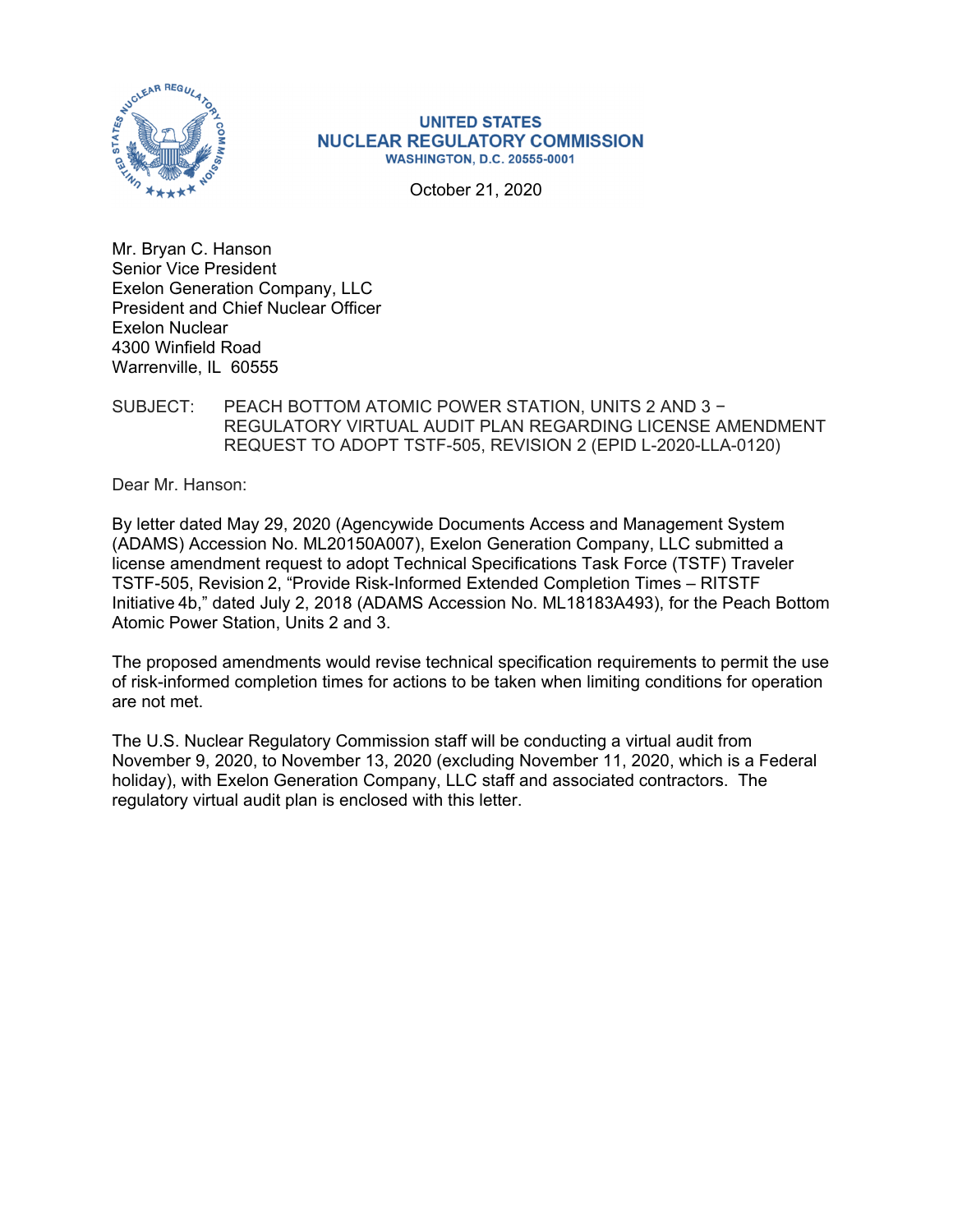If you have any questions regarding this matter, please contact me at 301-415-2328 or by e-mail to **Jennifer.Tobin@nrc.gov**.

Sincerely,

### */RA/*

Jennifer C. Tobin, Project Manager Plant Licensing Branch I Division of Operating Reactor Licensing Office of Nuclear Reactor Regulation

Docket Nos. 50-277 and 50-278

Enclosure: Regulatory Virtual Audit Plan

cc: Listserv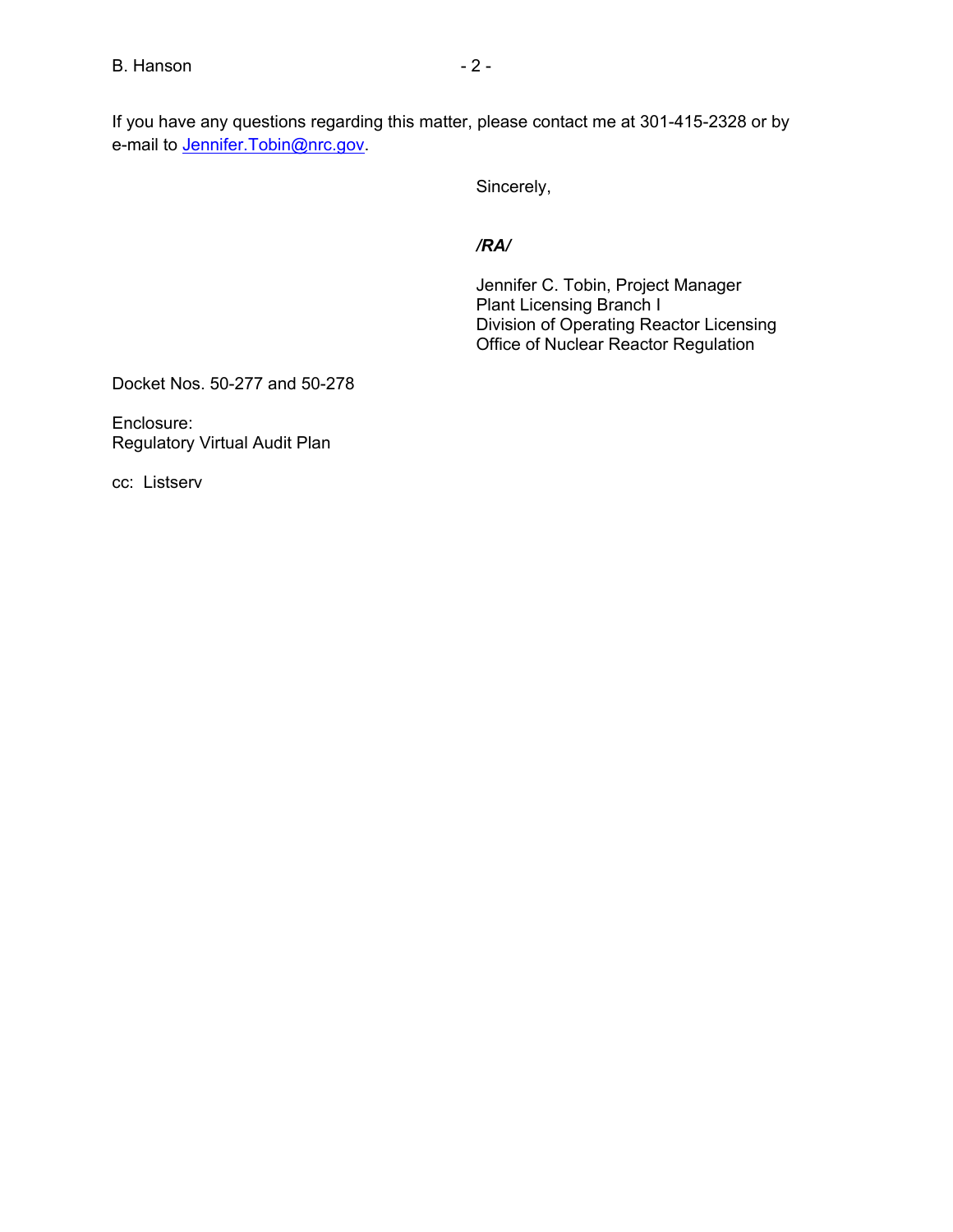### REGULATORY VIRTUAL AUDIT PLAN

### LICENSE AMENDMENT REQUEST TO REVISE TECHNICAL SPECIFICATIONS TO ADOPT

### TSTF-505, REVISION 2

### EXELON GENERATION COMPANY, LLC

### PEACH BOTTOM ATOMIC POWER STATION, UNITS 2 AND 3

### DOCKET NOS. 50-277 AND 50-278

#### 1.0 BACKGROUND

By application dated May 29, 2020 (Agencywide Documents Access and Management System (ADAMS) Accession No. ML20150A007), Exelon Generation Company, LLC (the licensee) submitted a license amendment request (LAR) for Peach Bottom Atomic Power Station, Units 2 and 3 (Peach Bottom). The amendments would revise technical specification (TS) requirements to permit the use of risk-informed completion times (RICTs) for actions to be taken when limiting conditions for operation are not met. The proposed changes are based on Technical Specifications Task Force (TSTF) Traveler TSTF-505, Revision 2, "Provide Risk-Informed Extended Completion Times – RITSTF [Risk Informed Technical Specification Task Force] Initiative 4b," dated July 2, 2018 (ADAMS Accession No. ML18183A493). The U.S. Nuclear Regulatory Commission (NRC) issued a final model safety evaluation approving TSTF-505, Revision 2, on November 21, 2018 (ADAMS Package Accession No. ML18269A041).

### 2.0 REGULATORY AUDIT BASES

A regulatory audit is a planned license or regulation-related activity that includes the examination and evaluation of primarily non-docketed information. The audit is conducted with the intent to gain understanding, to verify information, and to identify information that will require docketing to support the basis of a licensing or regulatory decision. Performing a regulatory audit is expected to assist the NRC staff in efficiently conducting its review of the LAR and to gain insights of the licensee's processes and procedures. Information that the NRC staff relies upon to make the safety determination must be submitted on the docket.

The basis of this audit is the Peach Bottom LAR to revise TS requirements to permit the use of RICTs and NUREG-0800, "Standard Review Plan for the Review of Safety Analysis Reports for Nuclear Power Plants: LWR [Light-Water Reactor] Edition" (SRP), Chapter 19, Section 19.2, "Review of Risk Information Used to Support Permanent Plant-Specific Changes to the Licensing Basis: General Guidance" (ADAMS Accession No. ML071700658).

The audit will be performed consistent with NRC Office of Nuclear Reactor Regulation Office Instruction LIC-111, Revision 1, "Regulatory Audits," dated October 31, 2019 (ADAMS Accession No. ML19226A274). An audit was determined to be the most efficient approach toward a timely resolution of issues associated with this LAR review, since the NRC staff will have an opportunity to minimize the potential for multiple rounds of requests for additional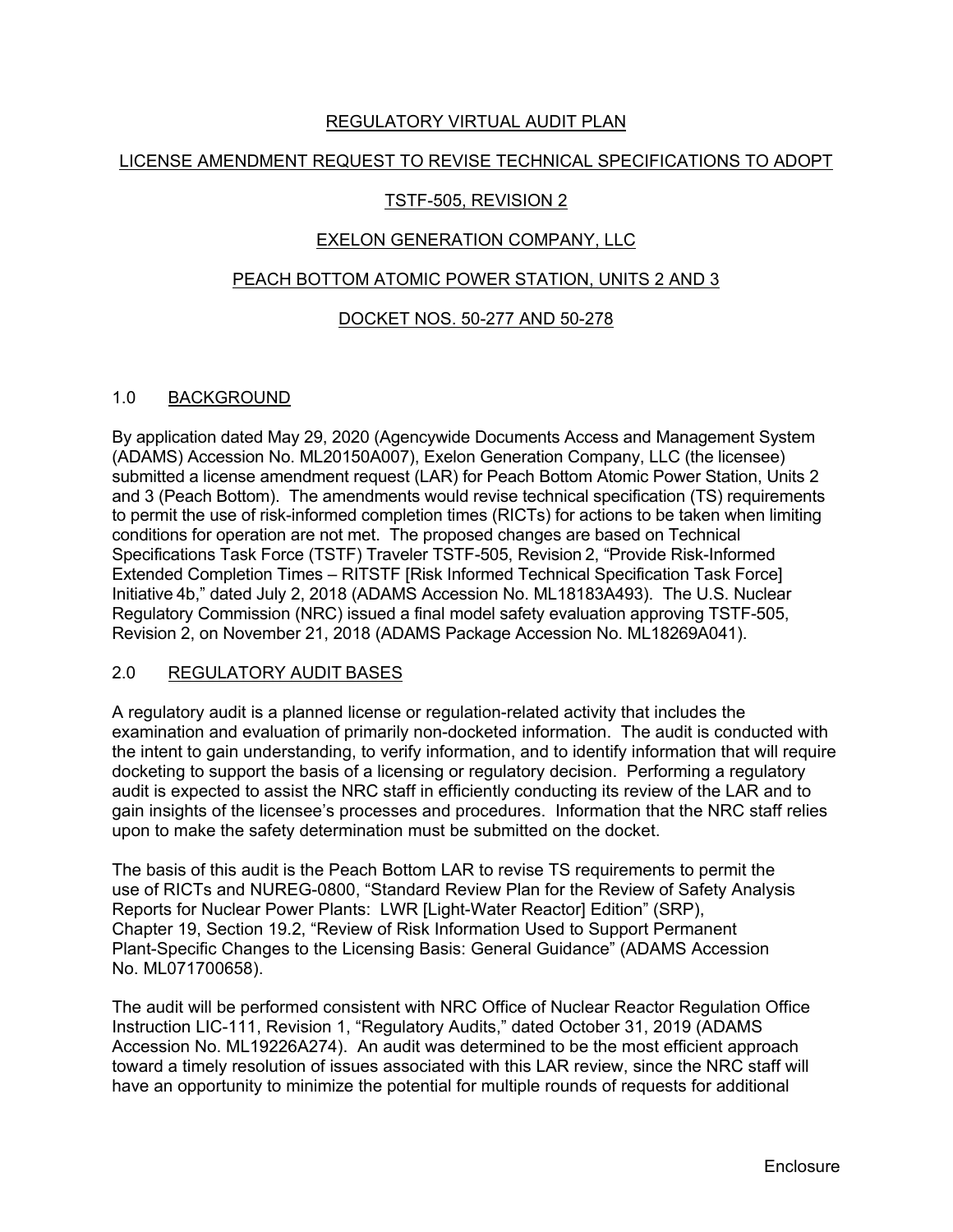information and ensure no unnecessary burden will be imposed by requiring the licensee to address issues that are no longer necessary to make a safety determination.

### 3.0 PURPOSE AND SCOPE

The purpose of this audit is to identify information that the licensee should submit on the docket for NRC staff to make a safety determination and to gain a better understanding of the following areas related to the LAR:

- calculations, analyses, and bases underlying the LAR;
- approach for developing and implementing the plant's risk-managed TS program;
- extent that the LAR is consistent with TSTF-505, Revision 2; Nuclear Energy Institute (NEI) Topical Report 06-09, Revision 0-A, "Risk-Informed Technical Specifications Initiative 4b, Risk-Managed Technical Specifications (RMTS) Guidelines, Industry Guidance Document," dated November 6, 2006 (ADAMS Package Accession No. ML122860402); and the NRC's Final Safety Evaluation for NEI 06-09, dated May 17, 2007 (ADAMS Accession No. ML071200238);
- whether the proposed configurations introduce any adverse effects on the ability or capacity of plant equipment to perform its design-basis function(s) when the plant is operated in the proposed TS allowable configuration;
- technical acceptability of the probabilistic risk assessment (PRA) for use in the application and how plant design features are modeled in the PRA used to support the LAR; and
- use of the Configuration Risk Management Program tool (i.e., PARAGON) to support RICT program implementation.

The areas of focus for the regulatory audit are the information contained in the LAR, the audit information needs listed in the following section of this audit plan, and all associated and relevant supporting documentation (e.g., methodology, process information, calculations, etc.). The relevant supporting documents are identified below.

#### 4.0 INFORMATION AND OTHER MATERIAL NECESSARY FOR THE REGULATORY AUDIT

The following documentation should be available to the audit team:

- 1. the documentation specified in Section 4 of the portal audit plan dated August 4, 2020 (ADAMS Accession No. ML20217L346),
- 2. PRA notebook regarding component data calculations that address SSC mission times, including the emergency diesel generator split mission times,
- 3. calculation notebook regarding the tornado missile hazard risk value determinations, and
- 4. any additional supporting documentation that the licensee may determine is responsive to the NRC staff's above information requests.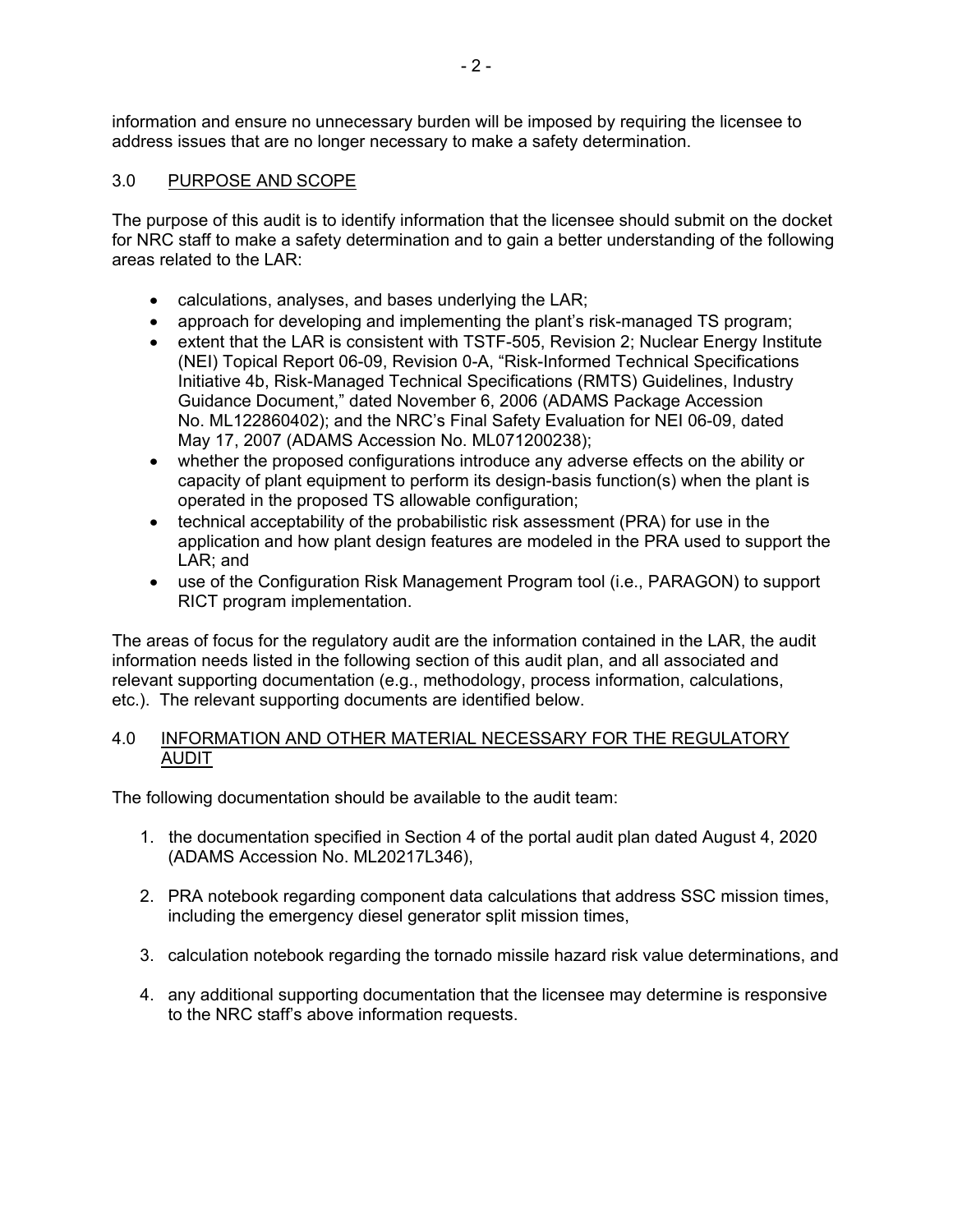### 5.0 AUDIT TEAM

The members of the audit team are anticipated to be:

- Jennifer Tobin, Project Manager, NRC/DORL (Jennifer.Tobin@nrc.gov)
- Todd Hilsmeier, Team Leader, NRC/APLA (Todd.Hilsmeier@nrc.gov)
- Jeff Circle, NRC/APLA (Jeff.Circle@nrc.gov)
- Robert Pascarelli, Branch Chief, NRC/APLA (Robert. Pascarelli@nrc.gov)
- Milton Valentin-Olmeda, NRC/APLC (Milton. Valentin-Olmeda@nrc.gov)
- Wesley Wu, NRC/APLC (De. Wu@nrc.gov)
- Robert Vettori, NRC/APLB, (Robert. Vettori@nrc.gov)
- Bernard Grenier, NRC/APLB (Bernard.Grenier@nrc.gov)
- Henry Marchlewski, NRC/APLB (Henry.Marchlewski@nrc.gov)
- Khoi Nguyen, NRC/EEOB (Khoi.Nguyen@nrc.gov)
- Stephen Wyman, NRC/EEOB (Stephen. Wyman@nrc.gov)
- $\bullet$  Ming Li, NRC/EICB (Ming.Li@nrc.gov)
- Norbert Carte, NRC/EICB (Norbert.Carte@nrc.gov)
- Andrea Russell, NRC/STSB (Andrea.Russell@nrc.gov)
- Vic Cusumano, NRC/STSB (Victor.Cusumano@nrc.gov)
- Derek Scully, NRC/SCPB (Derek.Scully@nrc.gov)
- Nageswara Karipineni, NRC/SCPB (Nageswara.Karipineni@nrc.gov)
- · Gurjendra Bedi, NRC/EMIB (Gurjendra.Bedi@nrc.gov)
- Yuken Wong, NRC/EMIB (Yuken. Wong@nrc.gov)
- Shie-Jeng Peng, NRC/SNSB (Shie-Jeng.Peng@nrc.gov)
- Mark Wilk, NRC Contractor, Pacific Northwest National Laboratory (mark.wilk@pnnl.gov)

### 6.0 LOGISTICS

The audit will be conducted remotely from November 9, 2020, to November 13, 2020 (excluding November 11, 2020), between 8:30 a.m. and 4:00 p.m. each day. An entrance briefing will be held at the beginning of the audit, and an exit briefing will be held at the end of the audit. Attachment A of the audit plan provides the proposed agenda for the remote audit. Attachment B contains the audit questions that the NRC staff would like to have prepared dialogue. The NRC project manager will coordinate with the licensee any identified changes to the audit schedule and logistics.

### 7.0 SPECIAL REQUESTS

The NRC staff would like access to the documents listed in Section 4.0 above through an online portal that allows the NRC staff and contractors to access documents via the internet. The following conditions associated with the online portal must be maintained throughout the duration that the NRC staff and contractors have access to the online portal:

- The online portal will be password-protected, and separate passwords will be assigned to the NRC staff and contractors who are participating in the audit.
- The online portal will be sufficiently secure to prevent the NRC staff and contractors from printing, saving, downloading, or collecting any information on the online portal.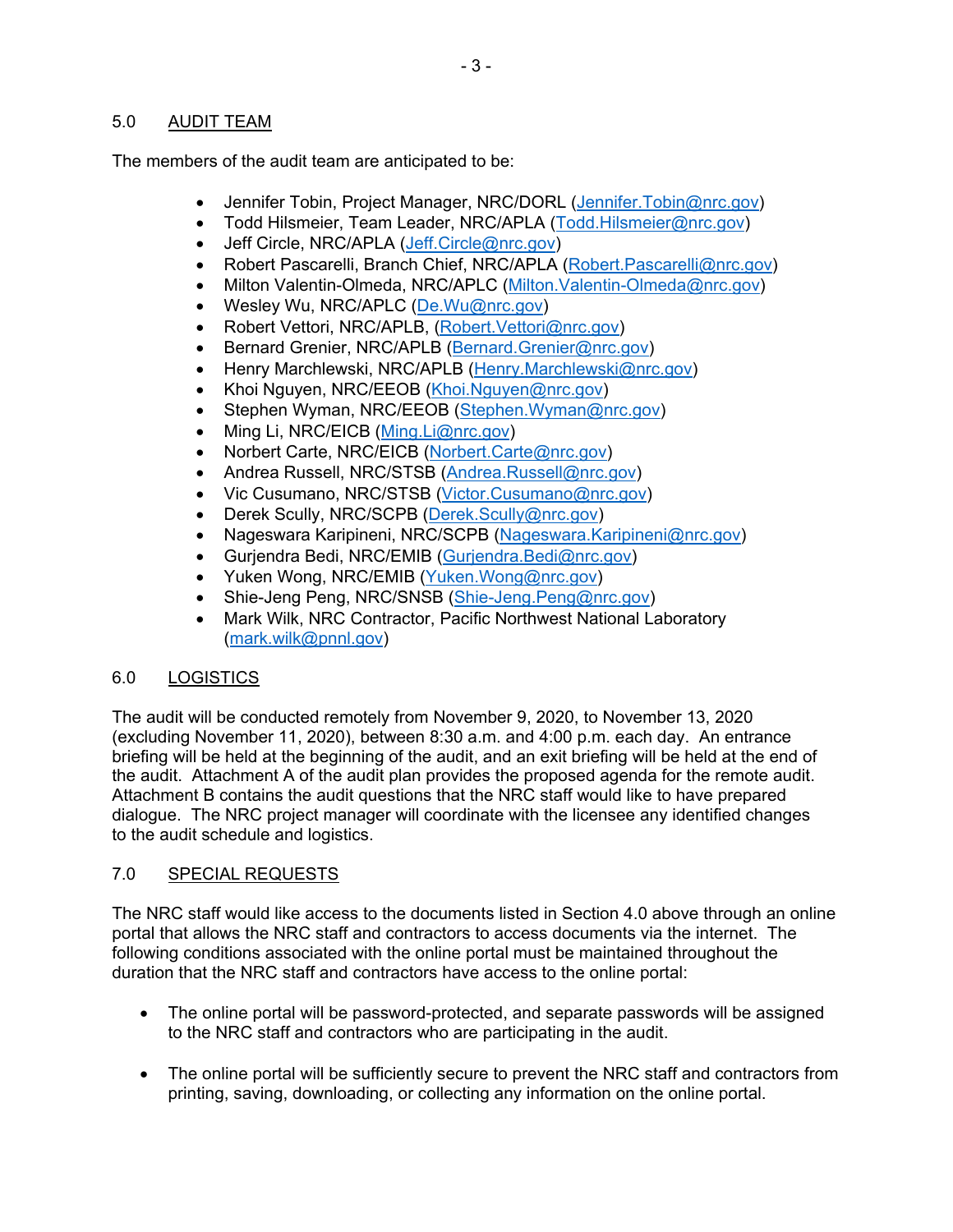- Conditions of use of the online portal will be displayed on the login screen and will require acknowledgement by each user.
- Username and password information should be provided directly to the NRC staff and contractors. The NRC project manager will provide Exelon the names and contact information of the NRC staff and contractors who will be participating in the audit. All other communications should be coordinated through the NRC project manager.

### 8.0 DELIVERABLES

An audit summary, which may be public, will be prepared within 90 days of the completion of the audit. If the NRC staff identifies information during the audit that is needed to support its regulatory decision, the staff will issue requests for additional information to the licensee after the audit.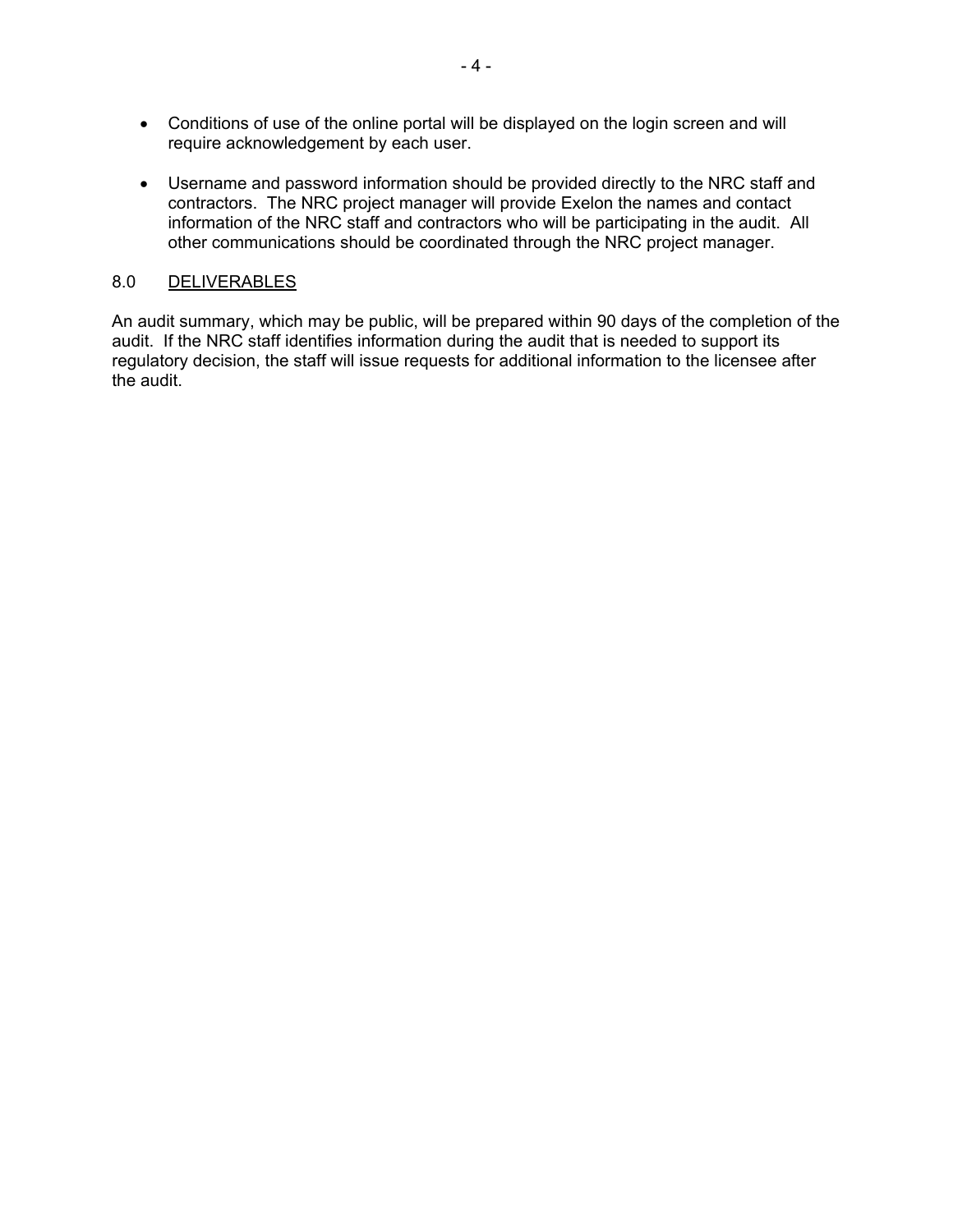# **ATTACHMENT A**

# **Proposed Audit Agenda (Revision 0)**

# **Peach Bottom Atomic Power Station, Units 2 and 3,**

# **License Amendment Request to Adopt TSTF-505, Revision 2**

# **Day 1 – Monday, November 9, 2020 (8:30 am to 4:00 pm)\***

- Entrance briefing
	- Opening comments by NRC and Exelon Generation Company, LLC (Exelon)
	- Introductions and logistics
- Real-time risk (RTR) model demonstration by Exelon
- Discuss RTR model and calculation of RICT estimates
	- RTR model (including benchmarking, updating, and how seasonal variations are accounted) **(APLA Questions 07, 08, and 09)**
	- PRA functional determination and RICT estimates
	- Treatment of common cause failures for planned and emergent conditions
	- Identification of risk-management actions **(EEOB Question 05)**
- Discuss Key Principle 5, Maintenance Rule and monitoring **(APLA Question 11)**
- Summary of the day<sup>1</sup>
- NRC staff internal meeting

## **Day 2 – Tuesday, November 10, 2020 (8:30 am to 4:00 pm)\***

- Summary of previous day and review open items
- Discuss internal events PRA technical acceptability
	- I&C diversity and modeling in PRA (**EICB Question 01; APLA Question 06)**
	- EDGs, RCIC, HPSW, and vacuum breakers **(APLA Questions 01 to 04)**
	- Credit for FLEX equipment and actions **(APLA Question 05)**

If discussion topics are completed early, additional discussions for Day 1 may include seismic hazard from Day 4 and/or design-success criteria from Day 4.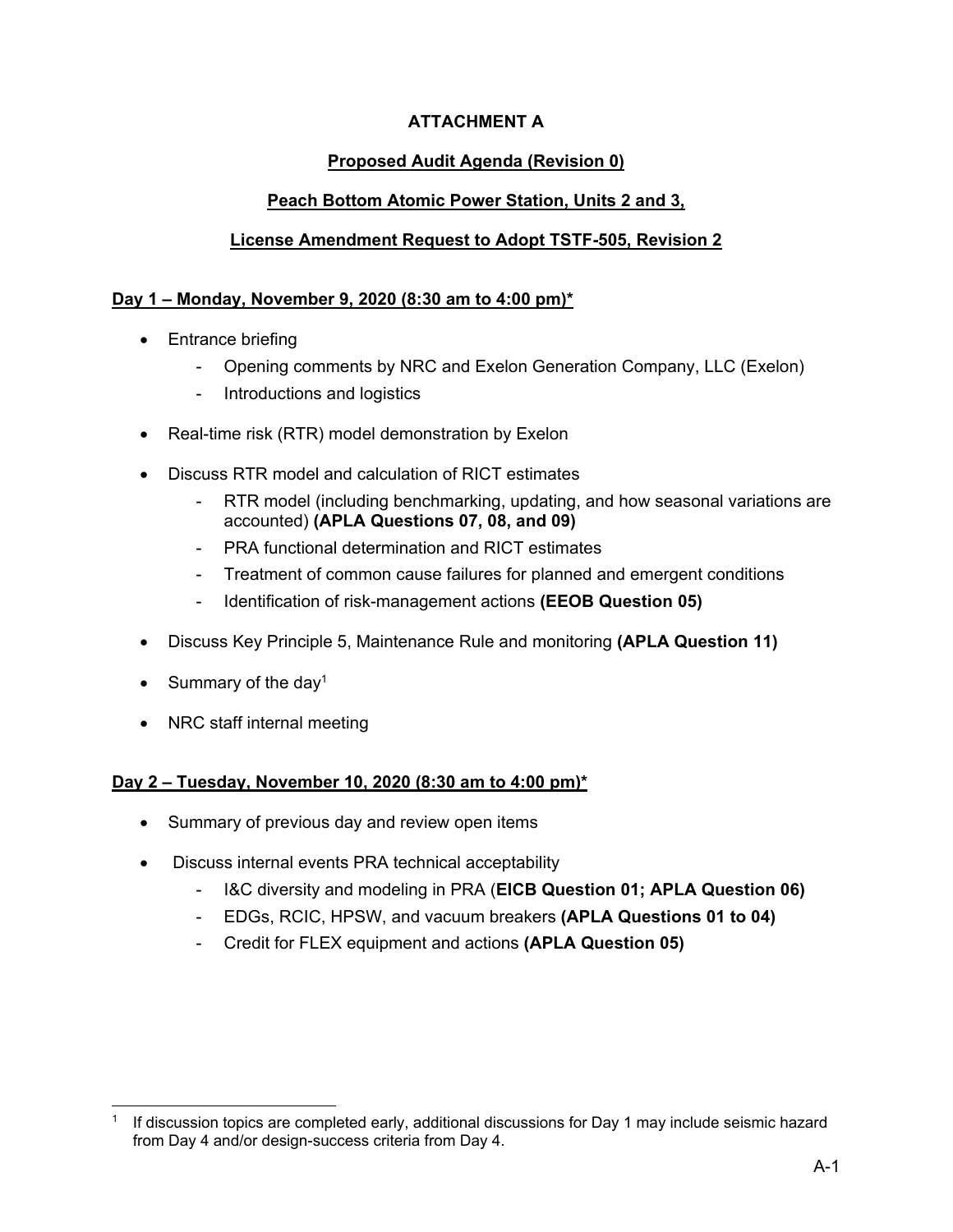- Discuss key assumptions and uncertainties process **(APLA Question 10)**
	- Summary of the day<sup>2</sup>
	- NRC staff internal meeting

# **Wednesday, November 11, 2020** – Veterans Day observed (no audit)

## **Day 3 – Thursday, November 12, 2020 (8:30 am to 4:00 pm)\***

- Summary of previous day and review open items
- Discuss fire PRA technical acceptability **(APLB Questions 01 to 12)**
	- Summary of the day
	- NRC staff internal meeting

## **Day 4 – Friday, November 13, 2020 (8:30 am to 4:00 pm)\***

- Summary of previous day and review open items
- Discuss seismic hazard **(APLC Questions 01 to 03)**
- Discuss design-success criteria **(STSB Questions 01 and 02; EEEB Questions 01 to 04)**
- Follow-up on any remaining open items
- Summary of audit and exit meeting (tentatively scheduled for 3:30 pm)
- **\*** Lunch will be tentatively scheduled from 12:00 pm 1:00 pm

Acronyms:

- APLA NRC/NRR/PRA Licensing Branch A
- APLB NRC/NRR/PRA Licensing Branch B
- APLC NRC/NRR/PRA Licensing Branch C
- EDG Emergency Diesel Generator
- EEEB NRC/NRR/Electrical Engineering Branch
- EICB NRC/NRR/Instrumentation & Controls Branch
- FLEX Flexible Mitigation Strategies<br>HPSW High-Pressure Service Water
- High-Pressure Service Water
- **I&C** Instrumentation and Control<br>
NRC U.S. Nuclear Requilatory Cor
- U.S. Nuclear Regulatory Commission

<sup>&</sup>lt;sup>2</sup> If discussion topics are completed early, additional discussions for Day 2 may include seismic hazard from Day 4, design-success criteria from Day 4, and/or fire PRA from Day 3, if not discussed earlier.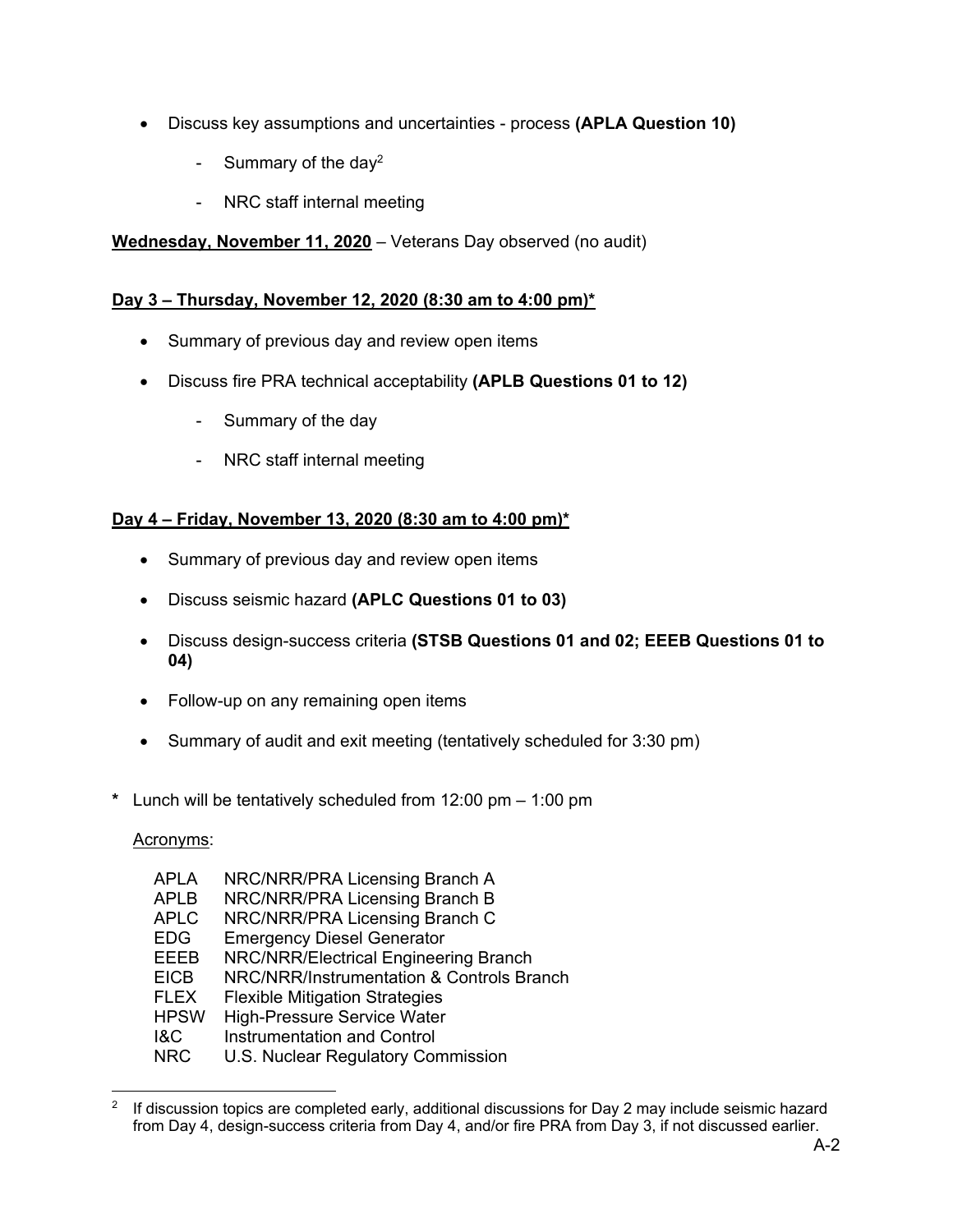- NRR Office of Nuclear Reactor Regulation
- PRA Probabilistic Risk Assessment
- RCIC Reactor Core Isolation Cooling System<br>RICT Risk-informed Completion Time
- Risk-informed Completion Time
- RTR Real-time Risk
- STSB NRC/NRR/Technical Specifications Branch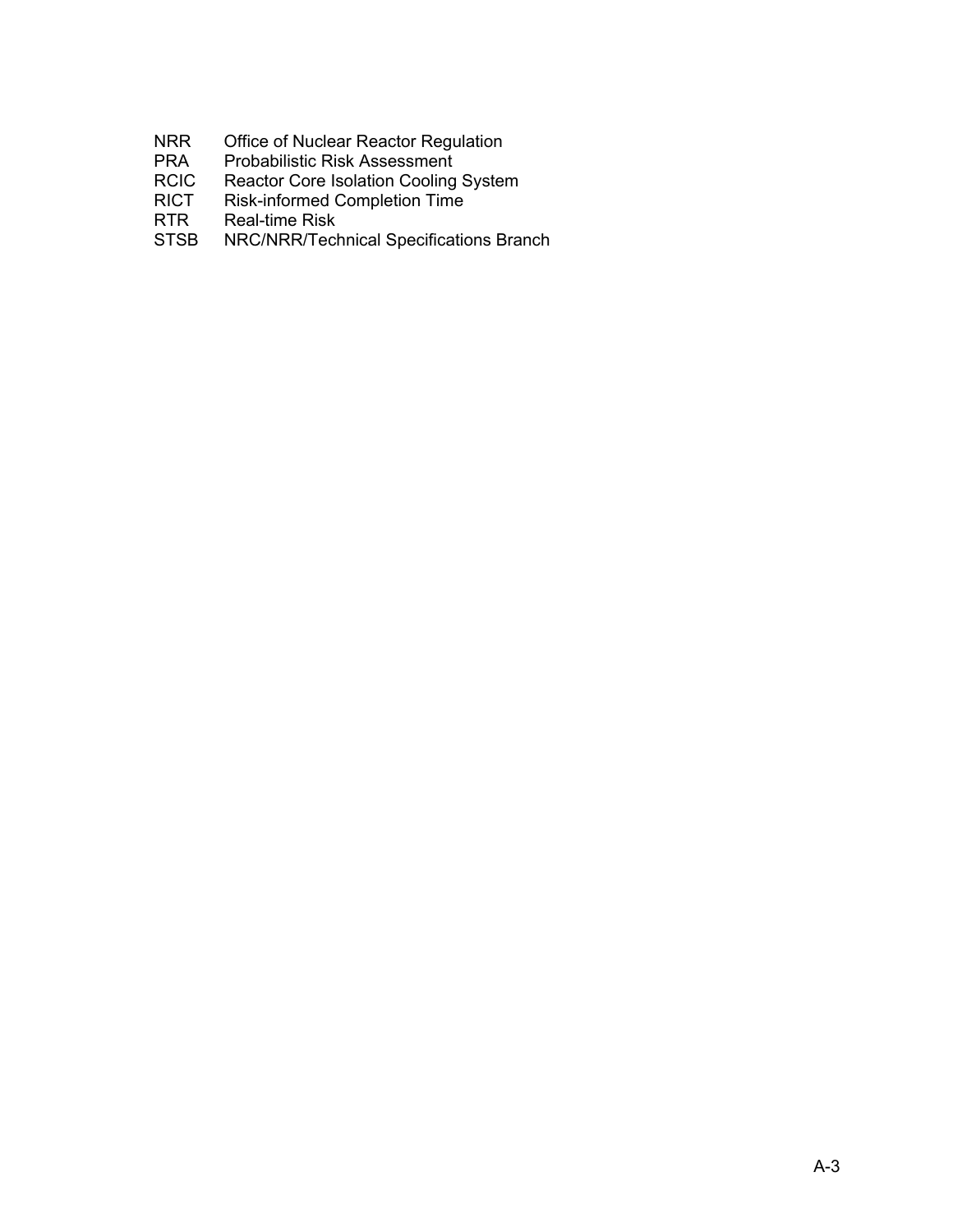## **ATTACHMENT B**

### **AUDIT QUESTIONS**

### **LICENSE AMENDMENT REQUEST TO REVISE TECHNICAL SPECIFICATIONS TO ADOPT**

### **TSTF-505, REVISION 2**

### **EXELON GENERATION COMPANY, LLC**

#### **PEACH BOTTOM ATOMIC POWER STATION, UNITS 2 AND 3**

#### **DOCKET NOS. 50-277 AND 50-278**

By application dated May 29, 2020, Exelon Generation Company, LLC (the licensee) submitted a license amendment request (LAR) for Peach Bottom Atomic Power Station, Units 2 and 3 (Peach Bottom) (Agencywide Documents Access and Management System (ADAMS) Accession No. ML20150A007). The amendment would revise technical specification (TS) requirements to permit the use of risk-informed completion times (RICTs) for actions to be taken when limiting conditions for operation (LCOs) are not met. The proposed changes are based on Technical Specifications Task Force (TSTF) Traveler TSTF-505, Revision 2, "Provide Risk-Informed Extended Completion Times – RITSTF Initiative 4b," dated July 2, 2018 (ADAMS Accession No. ML18183A493). The U.S. Nuclear Regulatory Commission (NRC) issued a final model safety evaluation (SE) approving TSTF 505, Revision 2, on November 21, 2018 (ADAMS Accession No. ML18269A041). The NRC staff has determined that the following information is needed in order to complete its review.

#### **Probabilistic Risk Assessment Licensing Branch A (APLA) Audit Questions**

Regulatory Guide (RG) 1.174, Revision 3, "An Approach for Using Probabilistic Risk Assessment in Risk-Informed Decisions on Plant-Specific Changes to the Licensing Basis" (ADAMS Accession No. ML17317A256), states that the scope, level of detail, and technical adequacy of the probabilistic risk assessment (PRA) are to be commensurate with the application for which it is intended and the role the PRA results play in the integrated decision process. The NRC's SE for Nuclear Energy Institute (NEI) Topical Report NEI 06-09, Revision 0-A, "Risk-Informed Technical Specifications Initiative 4b, Risk-Managed Technical Specifications (RMTS) Guidelines, Industry Guidance Document," dated November 6, 2006 (ADAMS Package Accession No. ML122860402) (hereafter NEI 06-09), and the NRC's Final Safety Evaluation for NEI 06-09, dated May 17, 2007 (ADAMS Accession No. ML071200238), state that the PRA models should conform to the guidance in RG 1.200, Revision 1, "An Approach for Determining the Technical Adequacy of Probabilistic Risk Assessment Results for Risk-Informed Activities." The current version is RG 1.200, Revision 2 (ADAMS Accession No. ML090410014), which clarifies the current applicable American Society of Mechanical Engineers/American Nuclear Society (ASME/ANS) PRA standard is ASME/ANS RA-Sa-2009, "Addenda to ASME/ANS RA-S-2008, Standard for Level 1/Large Early Release Frequency Probabilistic Risk Assessment for Nuclear Power Plant Applications." In RG 1.200, the quality of the PRA must be compatible with the safety implications of the proposed TS change and the role the PRA plays in justifying the change. RG 1.200 describes a peer review process using ASME/ANS RA-Sa-2009 as one acceptable approach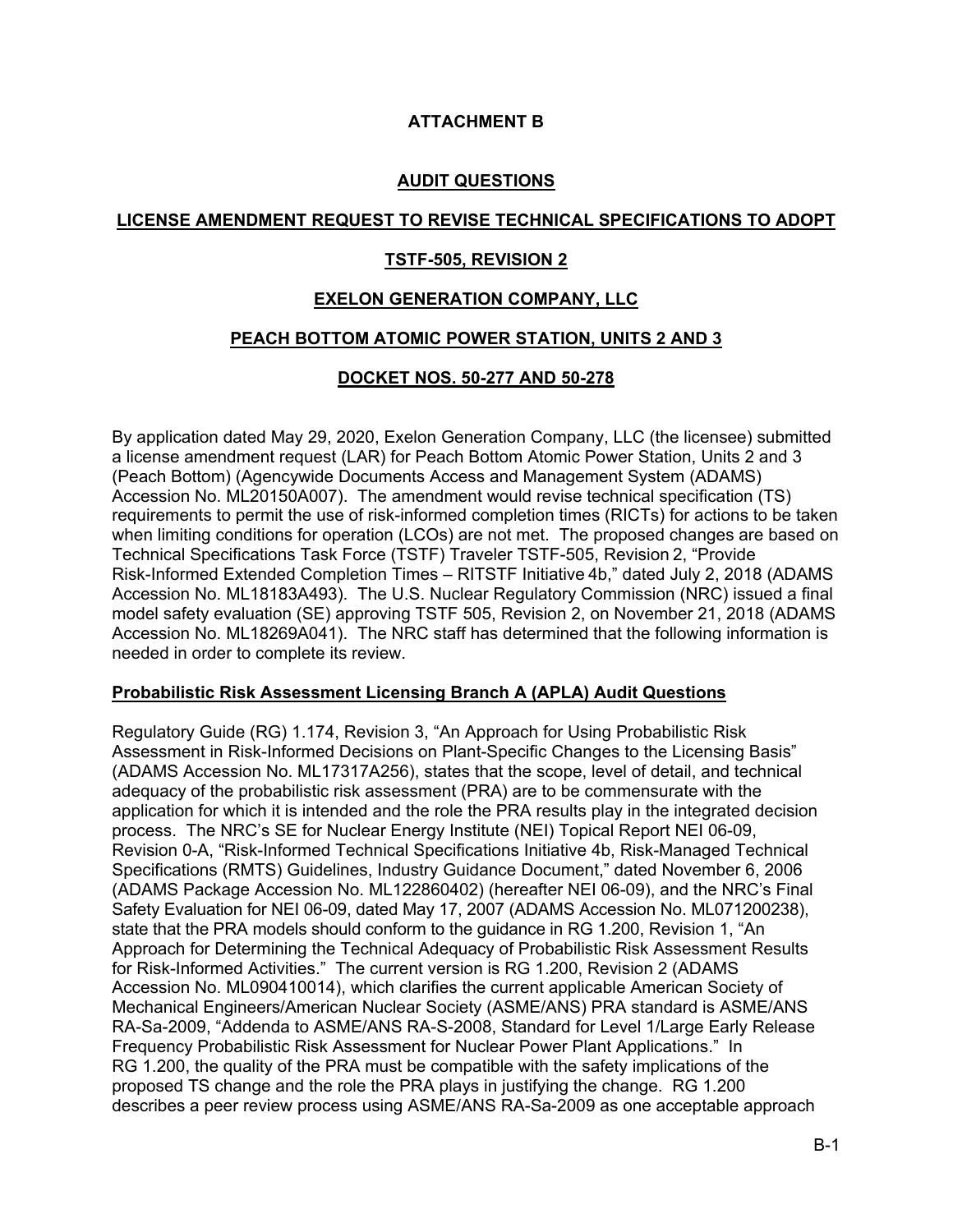for determining the technical acceptability of the PRA. The primary results of a peer review are the facts and observations (F&Os) recorded by the peer review team and the subsequent resolution of these F&Os. A process to close finding-level F&Os is documented in Appendix X to the NEI guidance documents NEI 05-04, NEI 07-12, and NEI 12-13, titled "NEI 05-04/07-12/12-[13] Appendix X: Close-out of Facts and Observations (F&Os)" (ADAMS Package Accession No. ML17086A431), which was accepted by the NRC in a letter dated May 3, 2017 (ADAMS Accession No. ML17079A427). NEI 06-09 states that the PRA shall meet Capability Category (CC)-II for the supporting requirements of the PRA standard, and any deviations from these capability categories relative to the RMTS program shall be justified.

### **APLA QUESTION 01 – Probabilistic Risk Assessment Modeling of Emergency Diesel Generators**

As part of its audit (ADAMS Accession No. ML20217L346), the NRC staff noted that the analysis in Section 4.5.2 of PRA Notebook PB-PRA-013 documented the impact of using a "split" mission time of 4 and 8.2 hours for the emergency diesel generators (EDGs). The results of a sensitivity study in Section 4.5.2, which used a PRA model mission time of 24 hours for the EDGs, demonstrated a 3 percent increase in overall core damage frequency (CDF). It is unclear to the NRC staff how the EDGs would only be required for a specific portion of the PRA analysis window of 24 hours. The NRC staff notes that this source of uncertainty does not appear to have been addressed in PRA Notebook PB-MISC-043, which addresses the impact of PRA assumptions on RICT calculations, especially conditions related to alternating current (AC) and direct current (DC) power (e.g., TSs 3.8.1 and 3.8.4). In light of these observations, provide the following information:

- a) Provide justification for the use of split mission times for the EDGs in the Peach Bottom PRA models. Include in this discussion the reasoning for not using the standard 24-hour mission time used in PRA models.
- b) Provide the results of RICT sensitivity studies for AC and DC power-related TS LCOs submitted in the LAR that demonstrate the impact of not implementing the 24-hour PRA mission time. Include a discussion of the impact of the split mission times for the EDGs on the RICT calculations.

### **APLA QUESTION 02 – Probabilistic Risk Assessment Modeling of RCIC Black Start**

As part of its audit (ADAMS Accession No. ML20217L346), the NRC staff noted that Table 2-1 of PRA Notebook PB-MISC-043 states, "Systems that normally require DC [power] for operation are not credited for continued operation upon battery depletion"; however, the reactor core isolation cooling system (RCIC) is credited after battery depletion, referred to as "RCIC black start." The analysis in Table 2-1 states that the initial operation of RCIC or high-pressure coolant injection (HPCI) for 2 hours will provide sufficient reactor pressure vessel level to perform the RCIC black start prior to core damage. The analysis assessment states the RCIC black start credit represents "a slight conservative bias." It is unclear to the NRC staff whether this action is feasible, since the operators have no indication of vessel level or injection flow, and this is a conservative assumption. Provide the following information:

a) Identify which RICT TS LCOs are affected by the credit for RCIC black start.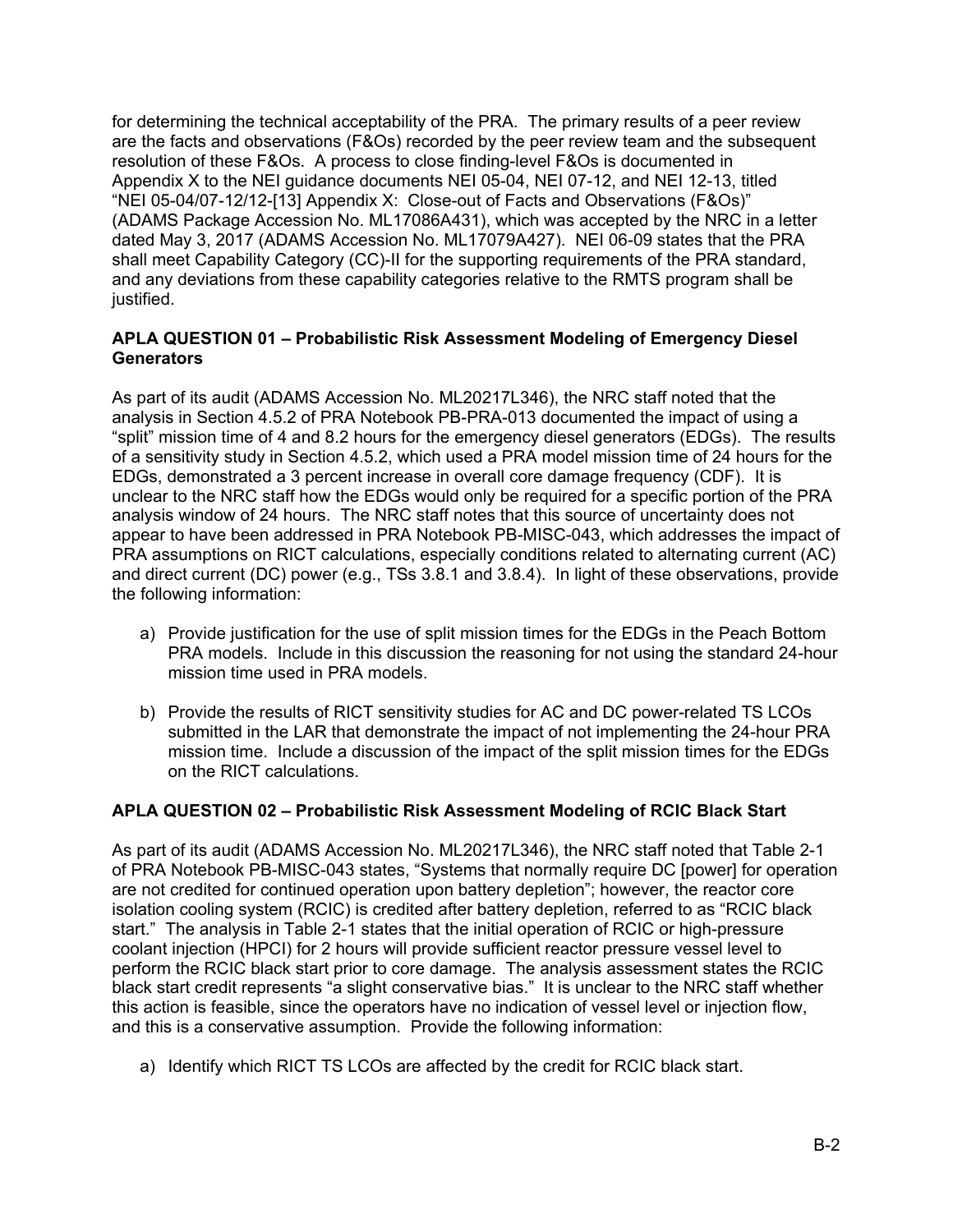- b) Provide the basis for the feasibility of crediting RCIC after battery depletion (i.e., RCIC black start). Include in this discussion what licensee program directs this action (e.g., emergency operating procedures, severe accident management guidelines, mitigating FLEX strategies).
- c) Provide the results of RICT sensitivity studies of the associated TS LCOs identified in part (a) that remove credit for RCIC black start. Include a discussion of the impact of this assumption on the RICT calculations.

### **APLA QUESTION 03 – Probabilistic Risk Assessment Modeling of High-Pressure Service Water**

Table E1-1 of LAR Enclosure 1 regarding TS LCO 3.7.1.A (one high-pressure service water (HPSW), subsystem inoperable) states in Note 4 of the table that the HPSW consists of two independent subsystems. Each subsystem contains two HPSW pumps that discharge to both residual heat removal (RHR) heat exchangers. The design-success criteria (DSC) for this TS LCO in Table E1-1 is one of two subsystems; however, the PRA success criteria is one pump and one heat exchanger. It is unclear to the NRC staff whether the PRA success criteria is equivalent to a single subsystem as described in Note 4.

Provide a description of the HPSW system modeling in the Peach Bottom PRAs, and describe the analysis performed to support the PRA success criteria for HPSW.

### **APLA QUESTION 04 – Probabilistic Risk Assessment Modeling of Vacuum Breakers (Implementation Items)**

LAR Attachment 6 lists the following implementation items that must be completed prior to implementation of the RICT program to satisfy the guidance in NEI 06-09 that the PRA reflect the as-built, as-operated plant and that the PRA technical adequacy is acceptable:

- Exelon will ensure that the reactor building-to-suppression chamber vacuum breakers are modeled in the Peach Bottom PRA with sufficient detail to accurately calculate the RICT.
- Exelon will ensure that the suppression chamber-to-drywell vacuum breakers are modeled in the Peach Bottom PRA with sufficient detail to accurately calculate the RICT.

LAR Attachment 6 also states that if implementation of any of these changes constitutes a PRA upgrade as defined in the PRA standard, as endorsed by RG 1.200, then a focused-scope peer review will be performed on these changes, and any findings will be resolved and incorporated in the PRA prior to the implementation of the RICT program. However, it is unclear to the NRC staff how the addition of these system models will meet CC-II of the PRA standard, as endorsed by RG 1.200. In light of these observations, provide the following information:

Regarding the implementation items identified above, describe how the associated systems will be adequately modeled in the PRA to CC-II. Include in this discussion:

i. How mechanical components, instrument channels, logic components, and other relevant system components will be modeled.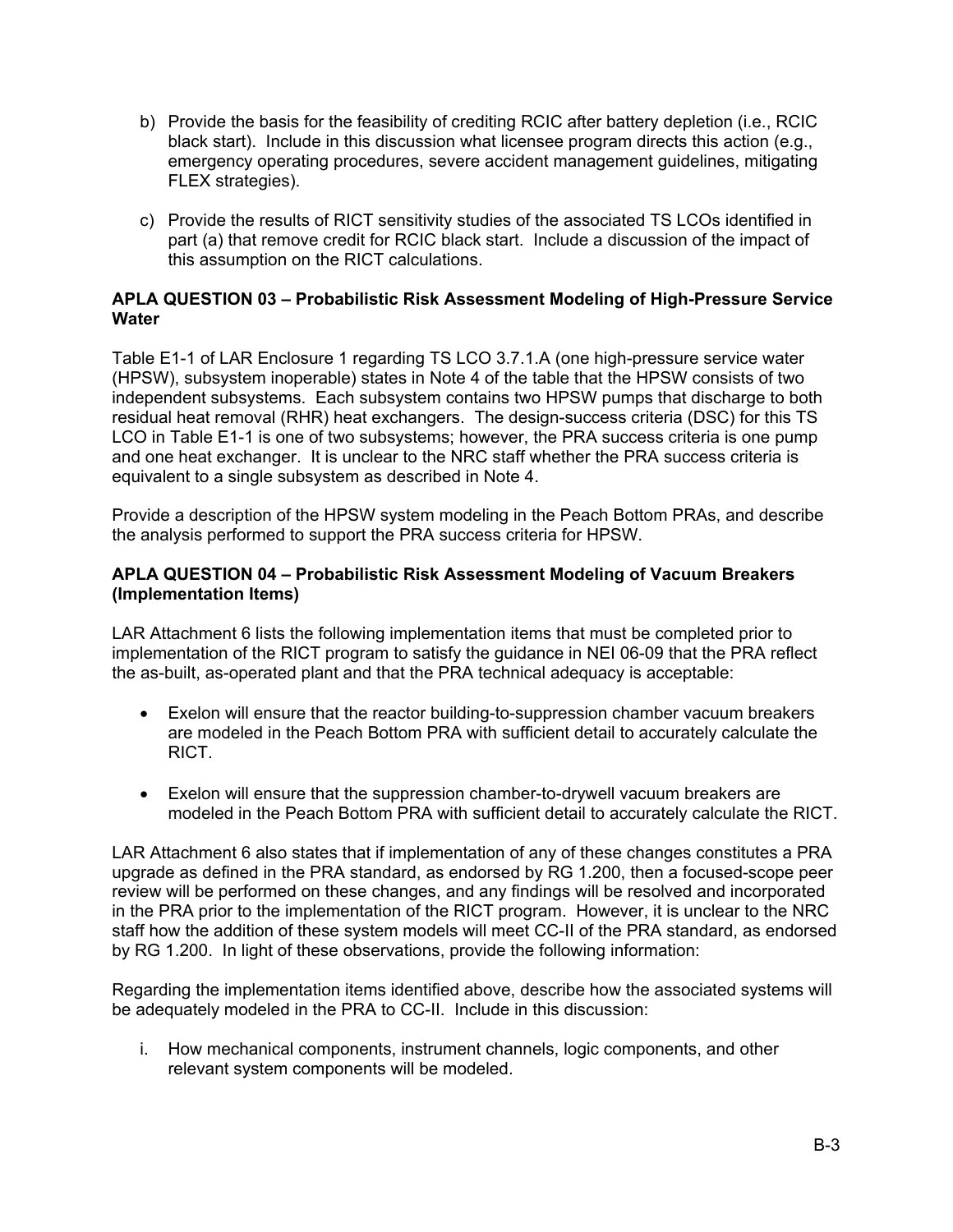- ii. Provide details of the success criteria for these systems. If the PRA success criteria do not match the DSC, then provide a justification for the PRA success criteria.
- iii. Confirm whether these implementation items apply to both the internal events PRA (IEPRA) and the fire PRA (FPRA). Accordingly, adjust the wording for each of the affected implementation items in LAR Attachment 6. If any of these implementation items will not be applied to the FPRA, then justify the position that the FPRA model will be sufficient to support the RICT program.

#### **APLA QUESTION 05 – Probabilistic Risk Assessment Modeling and Uncertainty of FLEX Equipment and Actions**

The NRC memorandum dated May 30, 2017, "Assessment of the Nuclear Energy Institute 16-06, 'Crediting Mitigating Strategies in Risk-Informed Decision Making,' Guidance for Risk-Informed Changes to Plants Licensing Basis" (ADAMS Accession No. ML17031A269), provides the NRC's staff assessment of challenges to incorporating FLEX equipment and strategies into a PRA model in support of risk-informed decisionmaking in accordance with the guidance of RG 1.200.

Regarding equipment failure probability in the May 30, 2017, memorandum, the NRC staff concludes (Conclusion 8):

The uncertainty associated with failure rates of portable equipment should be considered in the PRA models consistent with the ASME/ANS PRA Standard as endorsed by RG 1.200. Risk-informed applications should address whether and how these uncertainties are evaluated.

Regarding human reliability analysis (HRA), NEI 16-06, Section 7.5, recognizes that the current HRA methods do not translate directly to human actions required for implementing mitigating strategies. Sections 7.5.4 and 7.5.5 of NEI 16-06 describe such actions to which the current HRA methods cannot be directly applied, such as debris removal, transportation of portable equipment, installation of equipment at a staging location, routing of cables and hoses, and those complex actions that require many steps over an extended period, multiple personnel and locations, evolving command and control, and extended time delays. In the May 30, 2017, memorandum, the NRC staff concludes (Conclusion 11):

Until gaps in the human reliability analysis methodologies are addressed by improved industry guidance, [human error probabilities] HEPs associated with actions for which the existing approaches are not explicitly applicable, such as actions described in Sections 7.5.4 and 7.5.5 of NEI 16-06, along with assumptions and assessments, should be submitted to NRC for review.

Regarding uncertainty, Section 2.3.4 of NEI 06-09 states that PRA modeling uncertainties shall be considered in the application of the PRA base model results to the RICT program and that sensitivity studies should be performed on the base model prior to initial implementation of the RICT program on uncertainties that could potentially impact the results of an RICT calculation. NEI 06-09 also states that the insights from the sensitivity studies should be used to develop appropriate risk management actions (RMAs), including highlighting risk-significant operator actions, confirming availability and operability of important standby equipment, and assessing the presence of severe or unusual environmental conditions. Uncertainty exists in PRA modeling of FLEX related to the equipment failure probabilities for FLEX equipment used in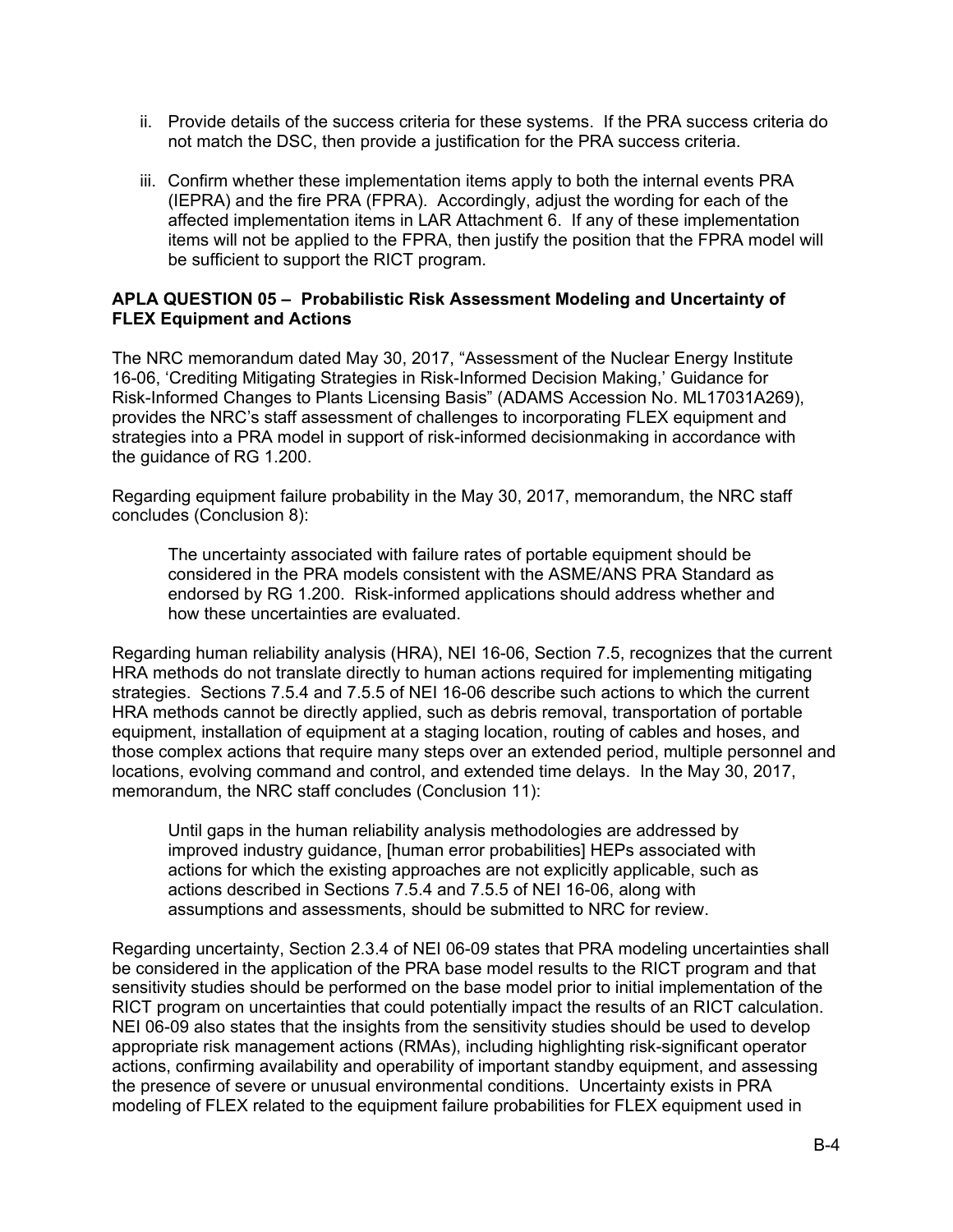the model, the corresponding operator actions, and pre-initiator failure probabilities. Therefore, FLEX modeling assumptions can be key assumptions and sources of uncertainty for the RICTs proposed in this application.

LAR Enclosure 9, Table E9-1, indicates that FLEX equipment and actions have been credited in the IEPRA. The LAR states that a sensitivity study was performed for the IEPRA to address this issue. The LAR stated that the sensitivity did not significantly impact the RICT values. As part of its audit (ADAMS Accession No. ML20217L346), the NRC staff noted that Section 8 of PRA Notebook PB-MISC-043 provided results of a sensitivity study where the failure probability of the FLEX injection pump and diesel generator was significantly increased. However, the NRC staff notes the significant challenges of modeling FLEX equipment and actions without sufficient industry data and without a consensus HRA approach to address unique aspects of FLEX actions.

The NRC staff also notes that the difference between failure rates associated with permanently installed safety-related diesel generators and portable non-safety-related diesel generators could be greater than a factor of 10 without consideration of further uncertainty. It is unclear to the NRC staff whether the stated sensitivity study addressed the uncertainties associated with estimating HEP values for FLEX actions, especially for non-operator trained actions. Given the observations above, it is not clear whether the sensitivity study performed to assess the impact of crediting FLEX equipment and actions is sufficient to conclude that the impact to the RICT program of the uncertainties associated with modeling FLEX is negligible. For this reason, and to understand the credit that will be taken for FLEX equipment and actions in the RICT program, address the following separately for the IEPRA, internal flooding PRA, and FPRA:

- a) Provide results of LCO-specific sensitivity studies that assess the removal of FLEX credit on RICT calculations.
- b) Regarding HRA, address the following items:
	- i. Discuss whether any credited operator actions related to FLEX equipment contain actions described in Sections 7.5.4 and Sections 7.5.5 of NEI 16-06.

If any credited operator actions related to FLEX equipment contain actions described in Sections 7.5.4 and Sections 7.5.5 of NEI 16-06, answer either item (ii) or (iii) below.

- ii. Justify and provide results of LCO-specific sensitivity studies that assess impact from the FLEX-independent and FLEX-dependent HEPs associated with deploying and staging FLEX portable equipment on the RICTs proposed in this application. As part of the response, include the following information:
	- 1. Justify independent and joint HEP values selected for the sensitivity studies, including justification of why the chosen values constitute bounding realistic estimates.
	- 2. Provide numerical results on specific selected RICTs and discussion of the results.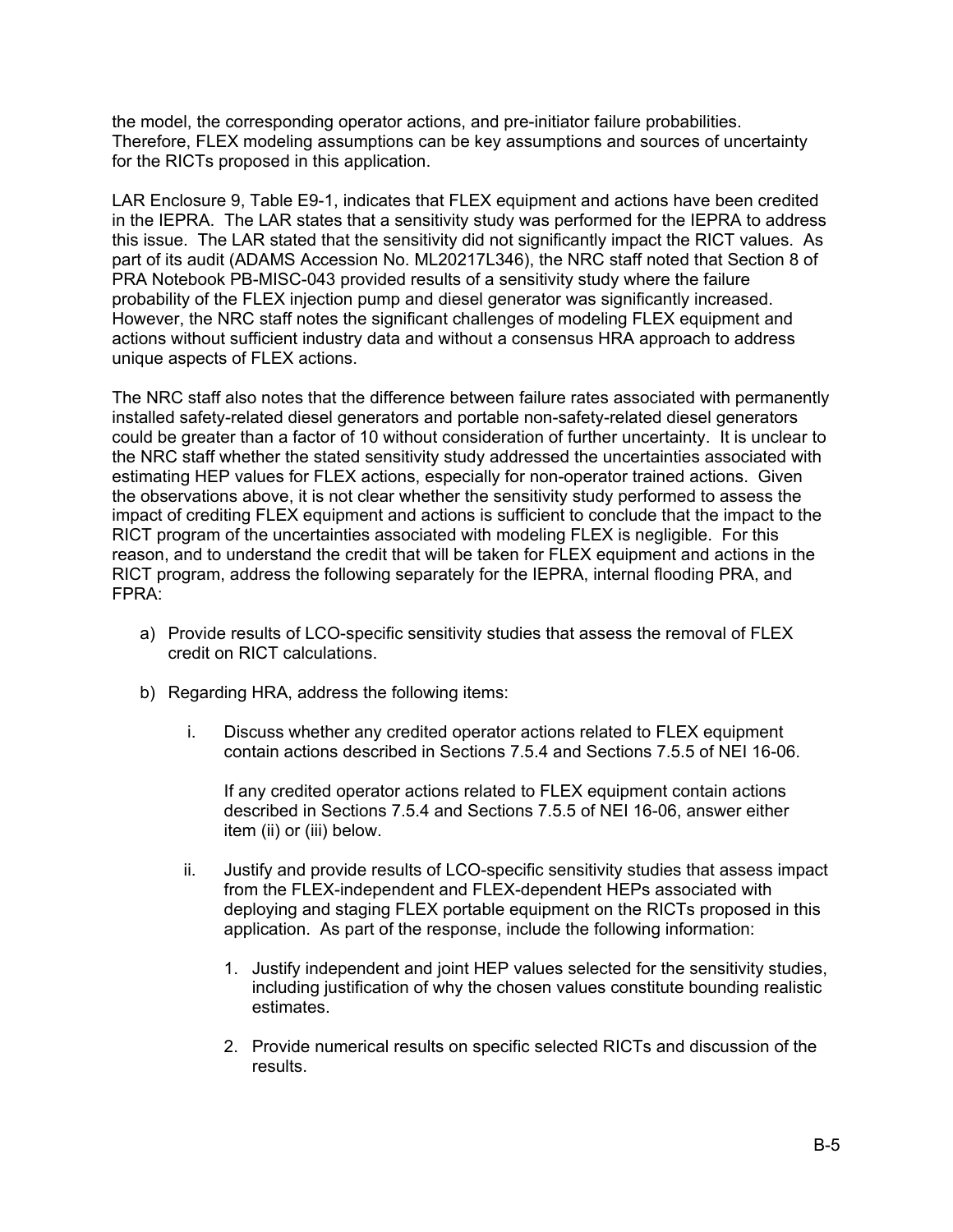- 3. Discuss composite sensitivity studies of the RICT results to the operator action HEPs and the FLEX equipment reliability uncertainty sensitivity study.
- 4. Describe how the source of uncertainty due to the uncertainty in FLEX operator action HEPs will be addressed in the RICT program. Describe specific RMAs being proposed and how these RMAs are expected to reduce the risk associated with this source of uncertainty.
- iii. Alternatively to item (b)ii above, provide information associated with the following items listed in supporting requirements (SR) HR-G3 and HR-G7 of the PRA standard to support the NRC staff's detailed review of the LAR:
	- 1. the level and frequency of training that the operators and non-operators receive for deployment of the FLEX equipment (performance shaping factor (a) in SR HR-G3),
	- 2. performance shaping factor (f) in SR HR-G3 regarding estimates of time available and time required to execute the response,
	- 3. performance shaping factor (g) in SR HR-G3 regarding complexity of detection, diagnosis, and decisionmaking and executing the required response,
	- 4. performance shaping factor (h) in SR HR-G3 regarding consideration of environmental conditions, and
	- 5. human action dependencies as listed in SR HR-G7 of the PRA standard.
- c) The PRA standard defines PRA upgrade as the incorporation into a PRA model of a new methodology or significant changes in scope or capability that impact the significant accident sequences or the significant accident progression sequences. Section 1-5 of Part 1 of the PRA standard states that upgrades of a PRA shall receive a peer review in accordance with the requirements specified in the peer review section of each respective part of this standard.
	- i. Provide an evaluation of the model changes associated with incorporating FLEX mitigating strategies that demonstrates that none of the following criteria are satisfied: (1) use of new methodology, (2) change in scope that impacts the significant accident sequences or the significant accident progression sequences, and (3) change in capability that impacts the significant accident sequences or the significant accident progression sequences.
	- ii. Alternatively to item (c)i above, confirm that the modeling of FLEX equipment and FLEX actions in the PRA has been peer reviewed in accordance with NRC-accepted methods. Provide the findings of the peer review performed on the FLEX modeling and the disposition of the findings as they pertain to the impact on this LAR.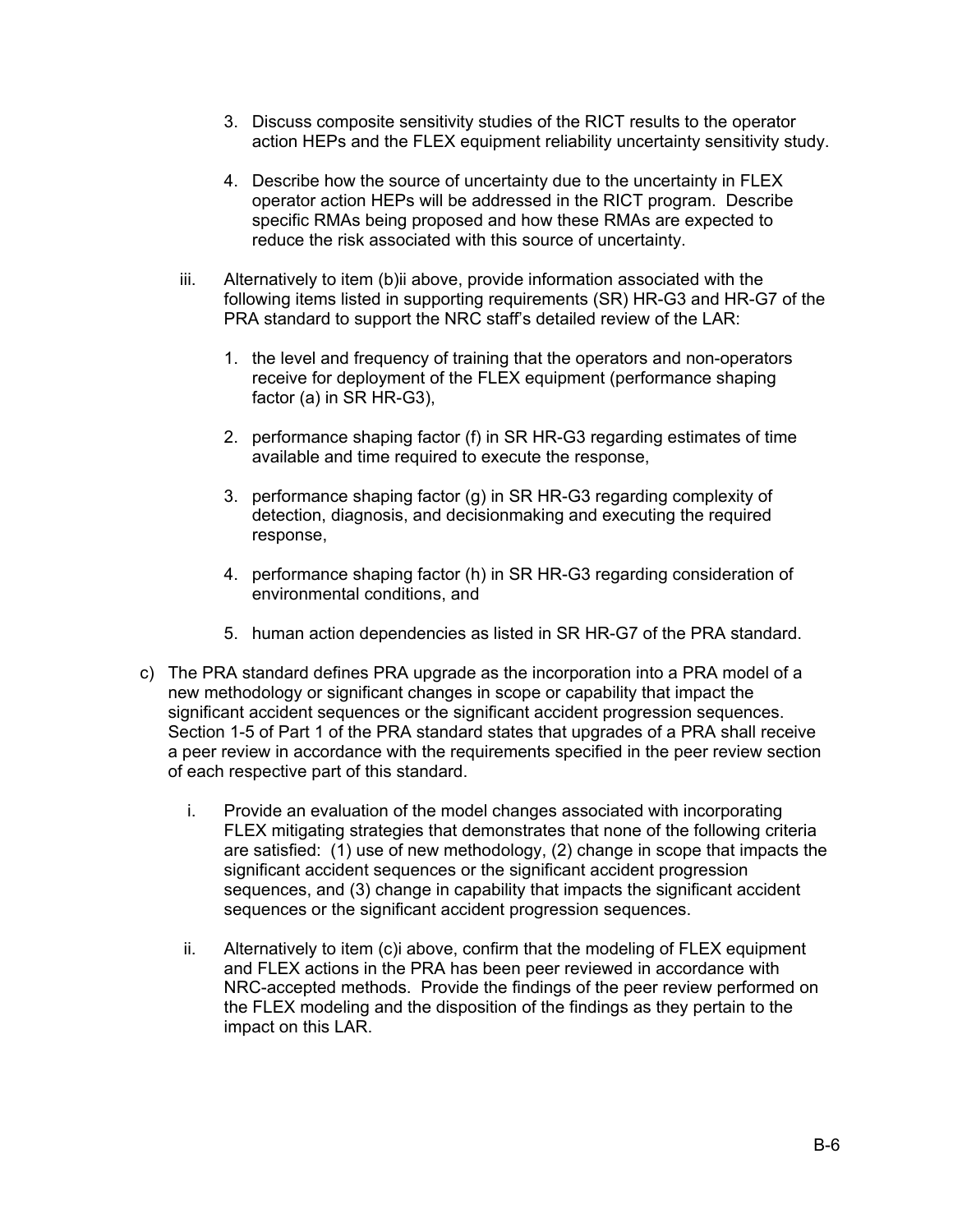### **APLA QUESTION 06 – Probabilistic Risk Assessment Modeling and Uncertainty of Digital Instrumentation and Controls**

Section 2.3.4 of NEI 06-09 states that PRA modeling uncertainties be considered in application of the PRA base model results to the RICT program. The NRC SE for NEI 06-09 states that this consideration is consistent with Section 2.3.5 of RG 1.177, Revision 1, "An Approach for Plant-Specific, Risk-Informed Decisionmaking: Technical Specifications" (ADAMS Accession No. ML100910008). NEI 06-09 further states that sensitivity studies should be performed on the base model prior to initial implementation of the RICT program on uncertainties that could potentially impact the results of an RICT calculation and that sensitivity studies should be used to develop appropriate compensatory RMAs.

a) A TS LCO condition listed in LAR Table E1-1 indicates that instrumentation and control (I&C) modeling in the PRA is insufficient to model the condition, and therefore, the inoperability of the associated equipment (e.g., channel) will be modeled using a surrogate event. Furthermore, based on documentation in the LAR for other TS LCO conditions in the RICT program, it is not clear to NRC staff whether I&C is modeled in sufficient detail to support implementation of TSTF-505, Revision 2.

Describe how I&C equipment that is applicable or that impacts the RICT calculations is modeled/considered in the PRA. Include in this discussion: (1) the scope of the I&C equipment that is explicitly modeled (e.g., bistables, relays, sensors, integrated circuit cards), (2) description of the level of detail that the PRA model supports (e.g., are all channels of an actuation circuit modeled), (3) discussion of the generic data and plant-specific data used, and (4) discussion of the associated TS functions for which an RICT can be applied.

b) Regarding digital I&C, the NRC staff notes the lack of consensus industry guidance for modeling these systems in plant PRAs to be used to support risk-informed regulatory applications. In addition, known modeling challenges exist such as lack of industry data for digital I&C components, differences between digital and analog system failure modes, and the complexities associated with modeling software failures, including common cause software failures. Also, although reliability data from vendor tests may be available, this source of data is not a substitute for in-the-field operational data. Given these challenges, the uncertainty associated with modeling a digital I&C system could impact the RICT program.

Attachment 4 of the LAR identifies digital feedwater control system is employed at the plant. However, the modeling of this digital system is not identified in Enclosure 9 as a source of uncertainty. Therefore, it is not clear to the NRC staff whether the digital feedwater control system is the only digital system credited in the PRA and whether there are other digital systems credited in the PRA that could potentially impact RICT calculations. In light of these observations, provide the following information:

- i. Describe and provide the results of a sensitivity study performed for each digital system modeled in the PRA demonstrating that the uncertainty associated with PRA modeling the digital I&C systems has inconsequential impact on the RICT calculations.
- ii. As an alternative to item (b)i above, identify which LCOs are determined to be impacted by digital I&C system modeling for which RMAs will be applied during an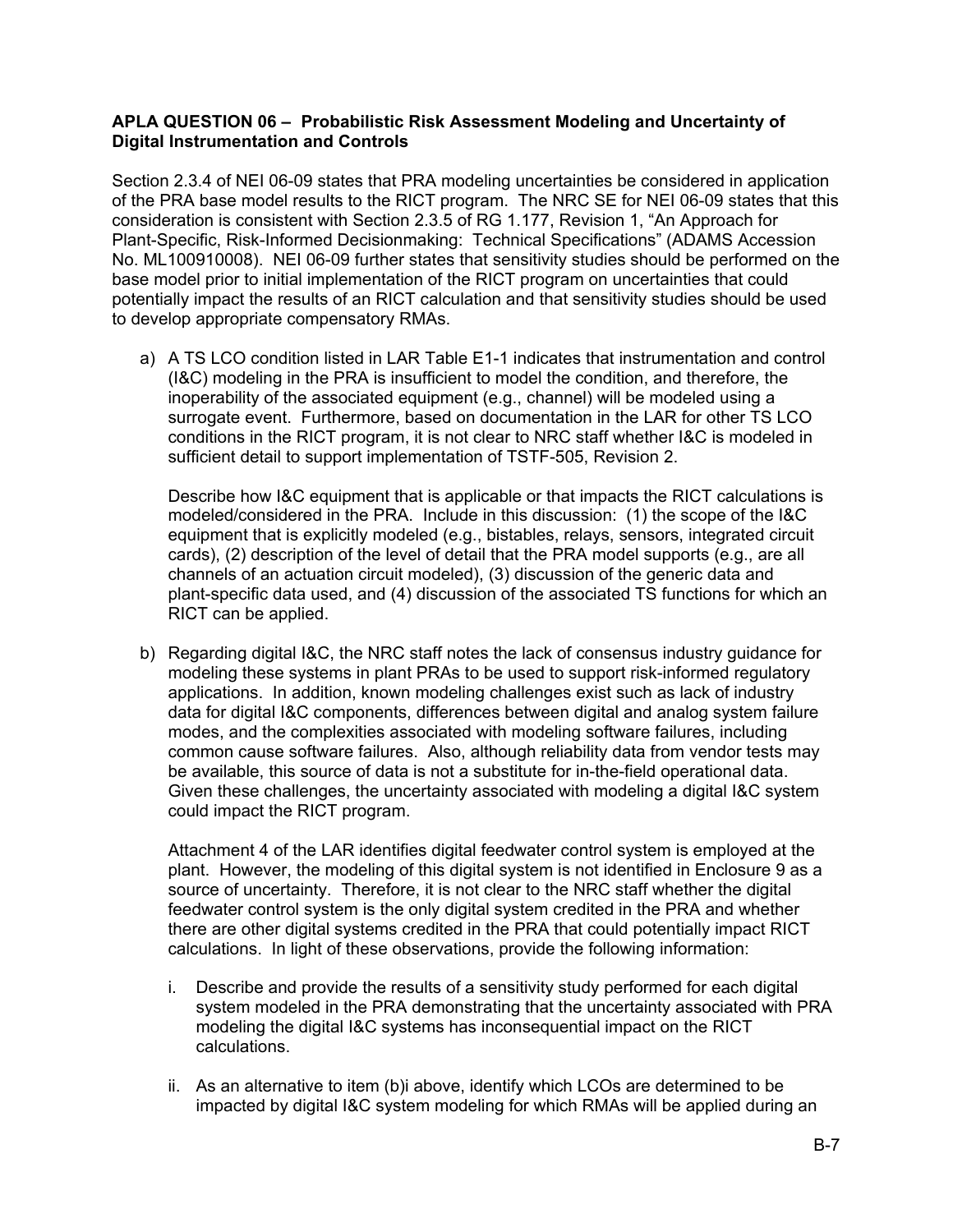RICT. Explain and justify the criteria used to determine what level of impact to the RICT calculation requires additional RMAs.

### **APLA QUESTION 07 – PRA Update Process**

Section 2.3.4 of NEI 06-09 specifies, "criteria shall exist in PRA configuration risk management to require PRA model updates concurrent with implementation of facility changes that significantly impact RICT calculations."

LAR Enclosure 7 states that if a plant change or a discovered condition is identified and can have significant impact on the RICT calculations, then an unscheduled update of the PRA models will be implemented. More specifically, the LAR states that if the plant changes meet specific criteria defined in the plant PRA and update procedures, including criteria associated with consideration of the cumulative risk impact, then the change will be incorporated into applicable PRA models without waiting for the next periodic PRA update. The LAR does not explain under what conditions an unscheduled update of the PRA model will be performed or the criteria defined in the plant procedures that will be used to initiate the update.

In light of these observations, describe the conditions under which an unscheduled PRA update (i.e., more than once every two refueling cycles) would be performed and the criteria that would be used to require a PRA update. In the response, define what is meant by "significant impact to the RICT Program calculations."

### **APLA QUESTION 08 – Real-Time Risk Model**

Regulatory Position 2.3.3 of RG 1.174 states that the level of detail in the PRA should be sufficient to model the impact of the proposed licensing basis change. The characterization of the problem should include establishing a cause-effect relationship to identify portions of the PRA affected by the issue being evaluated. Full-scale applications of the PRA should reflect this cause-effect relationship in a quantification of the impact of the proposed licensing basis change on the PRA elements.

Section 4.2 of NEI 06-09 describes attributes of the tool used for configuration risk management (CRM). Some of these attributes are listed below.

- Initiating events accurately model external conditions and effects of out-of-service equipment.
- Model translation from the PRA to a separate CRM tool is appropriate; CRM fault trees are traceable to the PRA. Appropriate benchmarking of the CRM tool against the PRA model shall be performed to demonstrate consistency.
- Each CRM application tool is verified to adequately reflect the as-built, as-operated plant, including risk contributors that vary by time of year or time in fuel cycle or otherwise demonstrate to be conservative or bounding.
- Application-specific risk important uncertainties contained in the CRM model (that are identified via PRA model to CRM tool benchmarking) are identified and evaluated prior to use of the CRM tool for RMTS applications.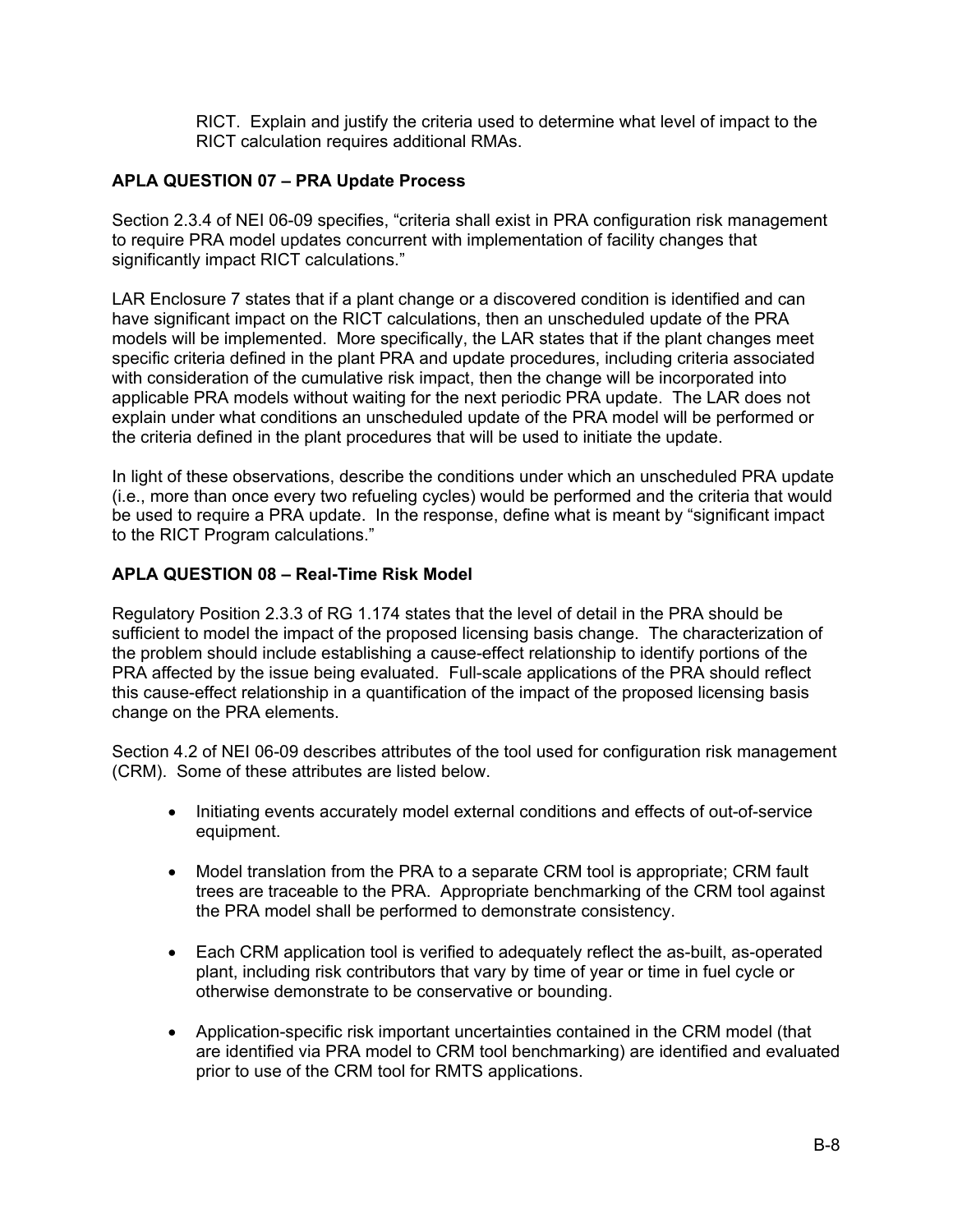- CRM application tools and software are accepted and maintained by an appropriate quality program.
- The CRM tool shall be maintained and updated in accordance with approved station procedures to ensure it accurately reflects the as-built, as-operated plant.

Enclosure 8 of the LAR describes the attributes of the real-time-risk (RTR) model (i.e., Peach Bottom's CRM tool) for use in RICT calculations. The LAR explains that the internal events, internal flooding events, and fire events PRA models are maintained as separate models. The LAR also describes several changes made to the PRA models to support calculation of configuration-specific risk and mentions approaches for ensuring the fidelity of the RTR to the PRAs, including RTR maintenance, documentation of changes, and testing. Regarding development and application of the RTR model, provide the following information:

- a) Describe the process that will be used to maintain the accuracy of any presolved cutsets with changes in plant configuration.
- b) Describe the benchmarking activities performed to confirm consistency of the RTR model results to the results of each PRA model of record, including periodicity of RTR updates compared to the model of record updates. Address each model of record (i.e., internal events, internal flooding events, and internal fire events) in the response.

### **APLA QUESTION 09 – Impact of Seasonal Variations on the Real-Time Risk Model**

Regulatory Position 2.3.3 of RG 1.174 states that the level of detail in the PRA should be sufficient to model the impact of the proposed licensing basis change. The characterization of the problem should include establishing a cause-effect relationship to identify portions of the PRA affected by the issue being evaluated. Full-scale applications of the PRA should reflect this cause-effect relationship in a quantification of the impact of the proposed licensing basis change on the PRA elements. Additionally, NEI 06-09 states the following:

If the PRA model is constructed using data points or basic events that change as a result of time of year or time of cycle (examples include moderator temperature coefficient, summer versus winter alignments for HVAC, seasonal alignments for service water), then the RICT calculation shall either 1) use the more conservative assumption at all time, or 2) be adjusted appropriately to reflect the current (e.g., seasonal or time of cycle) configuration for the feature as modeled in the PRA.

Section 2 of LAR Enclosure 8 states, "The impact of outside temperatures on system requirements are addressed in the RTR model." As part of its audit (ADAMS Accession No. ML20217L346), the NRC staff noted that PRA Notebook PB-MISC-043 states that two EDG fans are required when ambient temperature is above 80 degrees Fahrenheit (°F); however, the PRA model uses a split fraction to represent the percentage of the year assumed to be over 80 °F in modifying the success criteria. The analysis states that RICT will necessitate identifying specific time periods when two fans are required.

Provide further explanation supporting the statement above by summarizing the plant equipment subject to seasonal variations and how it is modeled in the PRA to remove the seasonal dependency.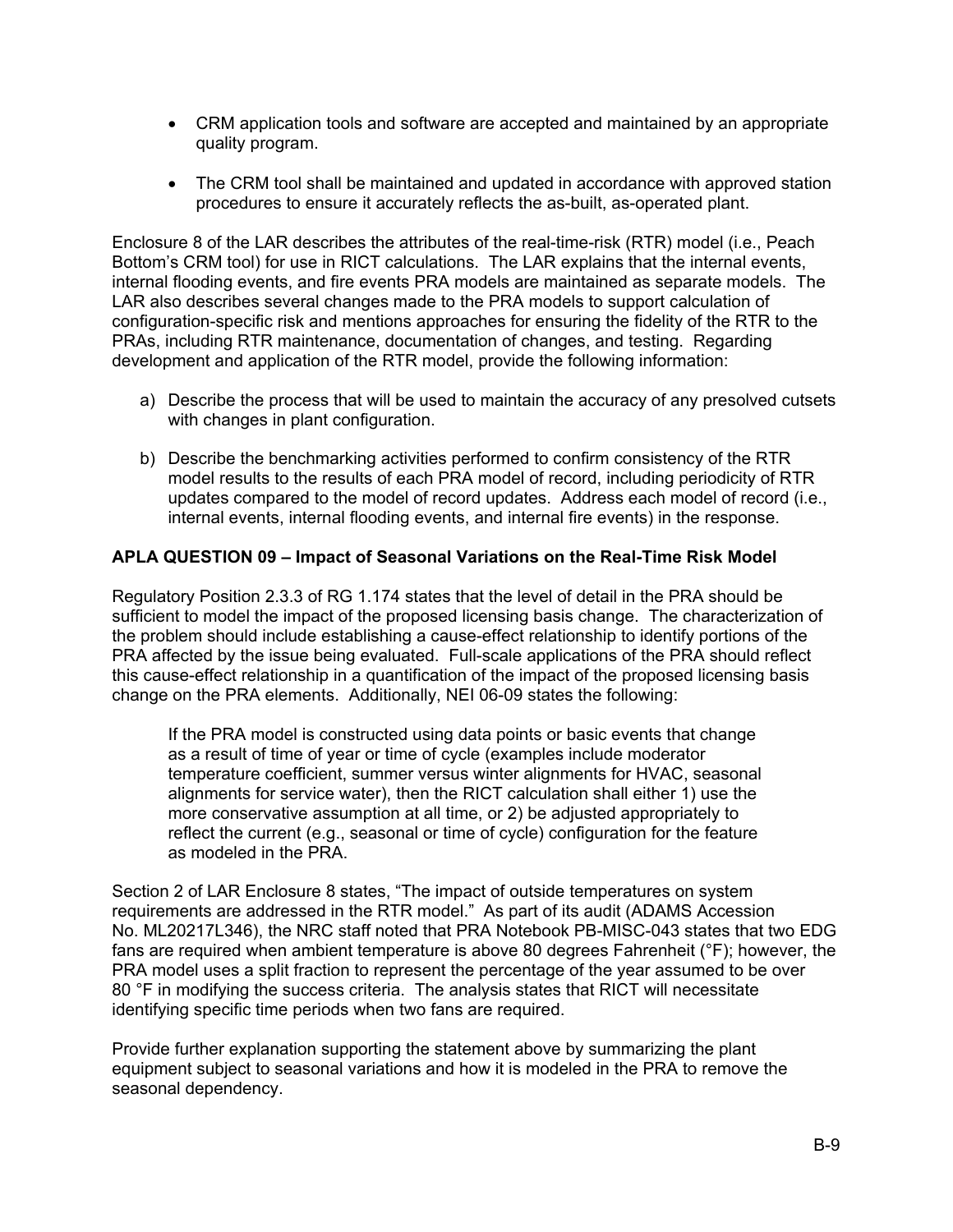### **APLA QUESTION 10 – Probabilistic Risk Assessment Model Uncertainty Analysis Process**

The NRC staff SE to NEI 06-09 specifies that the LAR should identify key assumptions and sources of uncertainty and assess and disposition each as to its impact on the RMTS application. Section 5.3 of NUREG-1855, Revision 1, "Guidance on the Treatment of Uncertainties Associated with PRAs in Risk-Informed Decisionmaking, Main Report," dated March 2017 (ADAMS Accession No. ML17062A466), presents guidance on the process of identifying, characterizing, and qualitatively screening model uncertainties.

LAR Enclosure 9 states that the process for identifying key assumptions and sources of uncertainty for the IEPRA (includes internal floods) and FPRA was performed using the guidance in NUREG-1855, Revision 1. The LAR indicates that in addition to reviewing generic industry sources of uncertainty for applicability, the IEPRA and FPRA models and notebooks were reviewed for plant-specific assumptions and sources of uncertainty.

However, for the IEPRA (includes internal floods), it is not clear to the NRC staff what specific process and criteria were used to screen uncertainties from an initial comprehensive list of assumptions and sources of PRA modeling uncertainty (including those associated with plant-specific features, modeling choices, and generic industry concerns) in order to conclude that no uncertainty issues could impact the RICT calculations. The NRC staff notes from review of Enclosure 9 of the LAR that the dispositions to many identified sources of uncertainty highlight the phrase "not significantly impact the RICT values." It is not clear to the NRC staff what this phrase means in all cases. Also, for certain sources of uncertainty, the disposition states that a sensitivity study was performed to evaluate the impact of the uncertainty, but it is not clear what criteria was used to determine when a sensitivity study was performed or when additional RMAs should be considered.

Therefore, address the following regarding the IEPRA (includes internal floods) uncertainties:

- a) Describe the process used to screen uncertainties from the initial comprehensive lists of PRA uncertainties (including those associated with plant-specific features, modeling choices, and generic industry concerns) in order to eventually conclude that the uncertainty issues could not impact the RICT calculations. Include a description of the criteria that was used to screen down from a comprehensive listing of sources of uncertainty to a smaller set of key candidate assumptions and sources of uncertainty. Also, describe the criteria used to justify that none of the key candidate assumptions and sources of uncertainty could have an impact on the RICT calculations. As part of this description, explain the criteria used to determine when the results of sensitivity studies do not significantly impact RICT values.
- b) Concerning the evaluation criteria used to evaluate and screen uncertainties addressed in item (a) above:
	- i. Discuss the criteria used to consistently determine when a sensitivity study was used to address the identified source of uncertainty.
	- ii. Discuss the criteria used to consistently determine when additional RMAs should be implemented because of modeling uncertainty.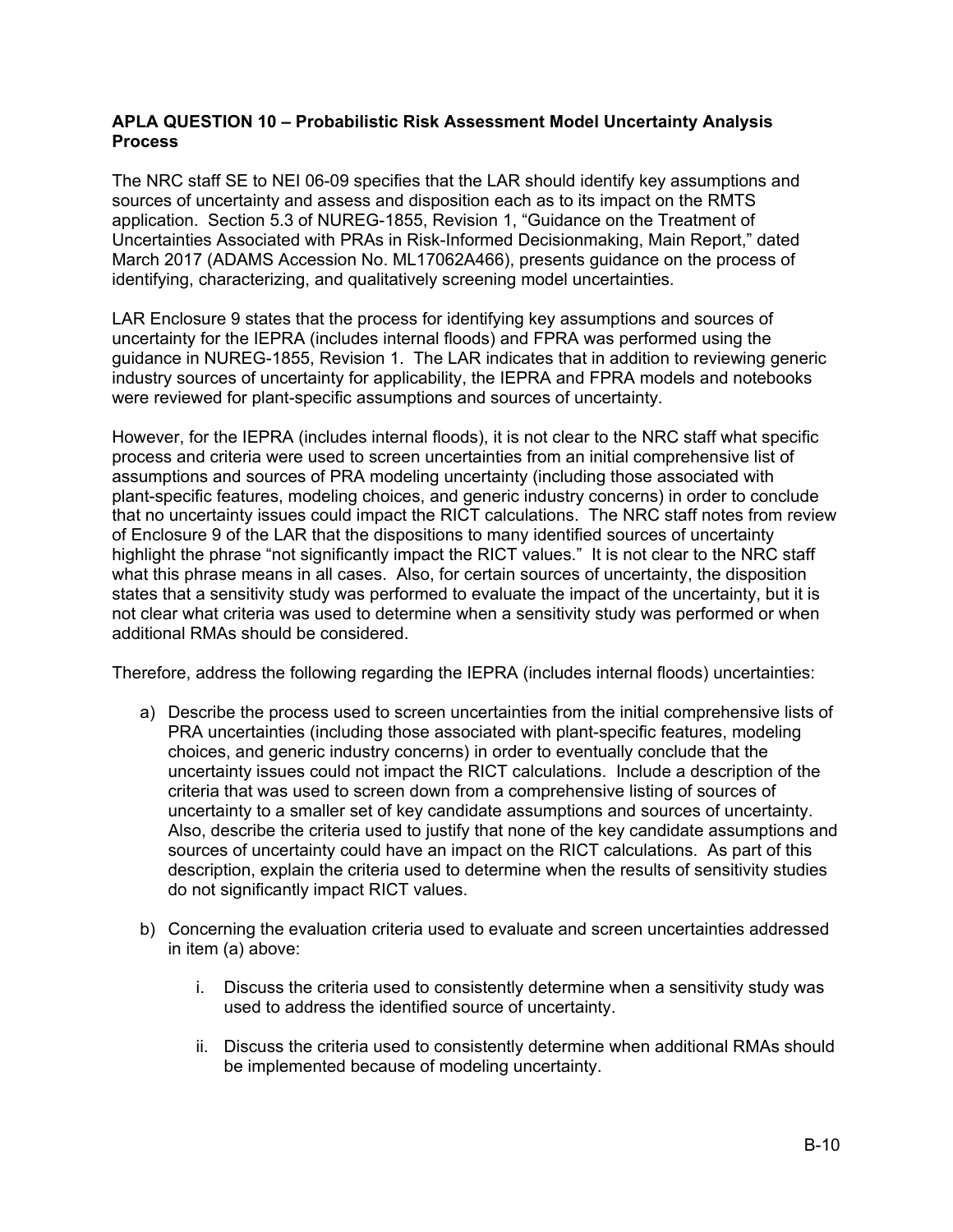### **APLA QUESTION 11 – Performance Monitoring and Feedback**

Section 2.3 of LAR Attachment 1 states that the application of an RICT will be evaluated using the guidance provided in NEI 06-09, which was approved by the NRC on May 17, 2007 (ADAMS Accession No. ML071200238). The NRC SE for NEI 06-09, states, "The impact of the proposed change should be monitored using performance measurement strategies." NEI 06-09 considers the use of NUMARC 93-01, Revision 4F, "Industry Guideline for Monitoring the Effectiveness of Maintenance at Nuclear Power Plants (ADAMS Accession No. ML18120A069), as endorsed by RG 1.160, Revision 4 (ADAMS Accession No. ML18220B281), for the implementation of the Maintenance Rule. NUMARC 93-01, Section 9.0, contains guidance for the establishment of performance criteria.

Furthermore, Section 2.3 of LAR Attachment 1 states:

In addition, the NEI 06-09-A, Revision 0 methodology satisfies the five key safety principles specified in Regulatory Guide 1.177, "An Approach for Plant-Specific, Risk-Informed Decision-making: Technical Specifications," dated August 1998 (ADAMS Accession No. ML003740176), relative to the risk impact due to the application of a RICT.

NRC staff position C.3.2 provided in RG 1.177 for meeting the fifth key safety principle acknowledges the use of performance criteria to assess degradation of operational safety over a period of time. It is unclear to the NRC staff how the licensee's process for the risk-informed application captures performance monitoring for the structures, systems, and components (SSCs) within-scope of the application. In light of these observations, address either (a) or (b) below.

a) Confirm that the Peach Bottom Maintenance Rule program incorporates the use of performance criteria to evaluate SSC performance as described in the NRC-endorsed guidance in NUMARC 93-01.

OR

b) Describe the approach/method used by Peach Bottom for SSC performance monitoring as described in Regulatory Position C.3.2 referenced in RG 1.177 for meeting the fifth key safety principle. In the description, include criteria (e.g., qualitative or quantitative), along with the appropriate risk metrics, and explain how the approach and criteria demonstrate the intent to monitor the potential degradation of SSCs in accordance with the NRC SE for NEI 06-09.

### **Probabilistic Risk Assessment Licensing Branch B (APLB) Audit Questions**

RG 1.200 states that "NRC reviewers... [will] focus their review on key assumptions and areas identified by peer reviewers as being of concern and relevant to the application." Relatively extensive and detailed reviews of FPRAs were undertaken in support of each LAR to transition to National Fire Protection Association Standard 805 (NFPA 805, "Performance-Based Standard for Fire Protection for Light Water Reactor Electric Generating Plants"). These reviews determined that implementation of some of the complex FPRA methods often used nonconservative and oversimplified assumptions to apply the method to specific plant configurations. Some of these issues were not always identified in F&Os by the peer review teams, but are considered potential key assumptions by the NRC staff. Using more defensible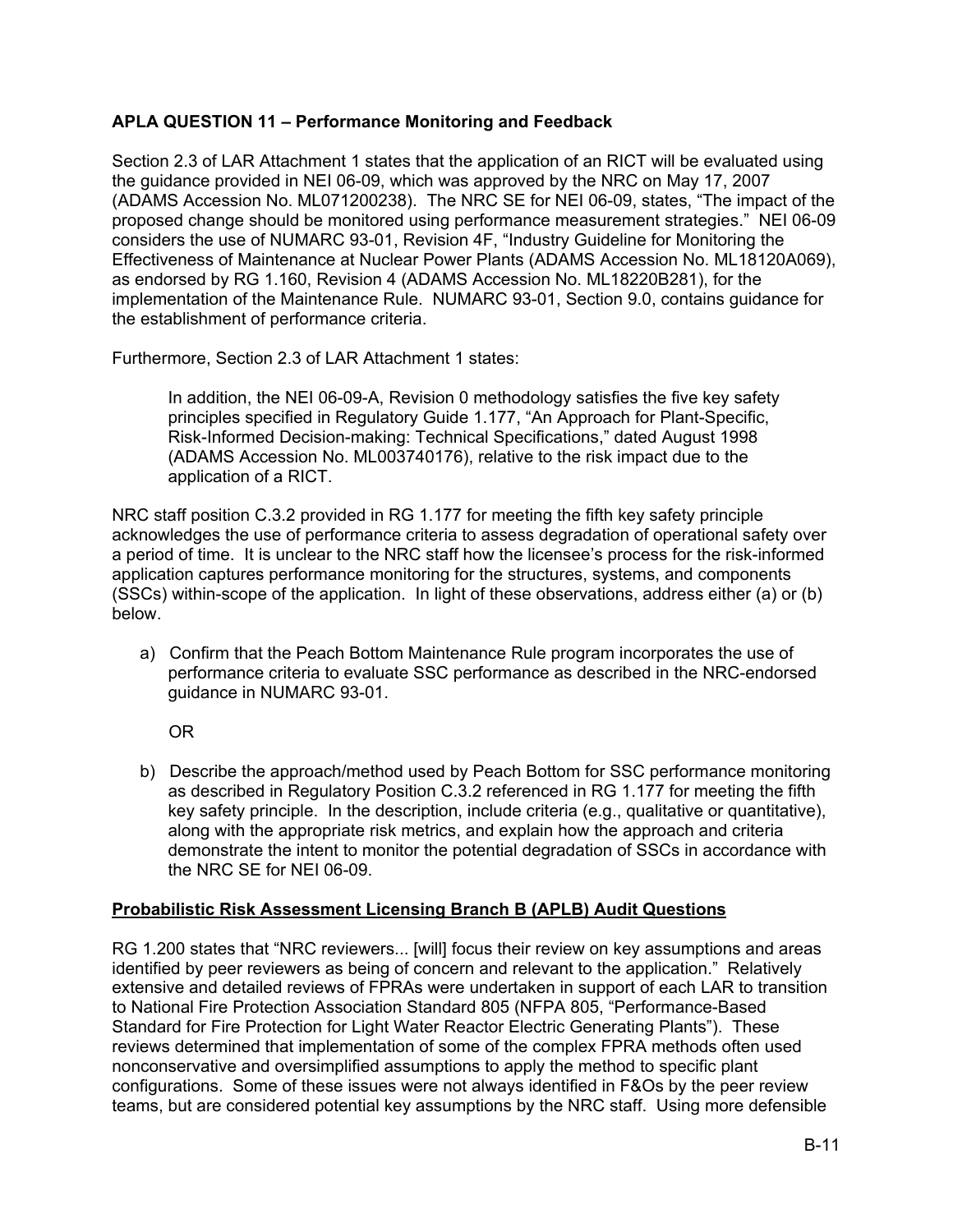and less simplified assumptions could substantively affect the fire risk and fire risk profile of the plant.

The NRC staff evaluates the acceptability of the PRA for each new risk-informed application and, as discussed in RG 1.174, recognizes that the technical acceptability of risk analyses necessary to support regulatory decisionmaking may vary with the relative weight given to the risk assessment element of the decision-making process. The NRC staff notes that the calculated results of the PRA are used to calculate an RICT, which subsequently determines how long SSCs (both individual SSCs and multiple, unrelated SSCs) controlled by TSs can remain inoperable. Therefore, the PRA results are given a very high weight in a TSTF-505 application, and the NRC staff requests additional information on the following issues that have been previously identified as potentially key FPRA assumptions.

## **APLB QUESTION 01 – Reduced Transient Heat Release Rates**

The key factors used to justify using transient fire-reduced heat release rates (HRRs) below those prescribed in NUREG/CR-6850, "EPRI/NRC Fire PRA Methodology for Nuclear Power Facilities" (ADAMS Accession No. ML052580075), are discussed in a letter from the NRC to NEI, dated June 21, 2012 (ADAMS Package Accession No. ML12172A406).

If any reduced transient HRRs below the bounding  $98<sup>th</sup>$  percentile HRR of 317 kilowatts (kW) from NUREG/CR-6850 were used, discuss the key factors used to justify the reduced HRRs. In this discussion, also provide the following information:

- a) Identification of the fire areas where a reduced transient fire HRR is credited and what reduced HRR value was applied.
- b) A description for each location where a reduced HRR is credited, and a description of the administrative controls that justify the reduced HRR, including how location-specific attributes and considerations are addressed. Include a discussion of the required controls for ignition sources in these locations and the types and quantities of combustible materials needed to perform maintenance. Also, include discussion of the personnel traffic that would be expected through each location.
- c) The results of a review of records related to compliance with the transient combustible and hot work controls.

### **APLB QUESTION 02 – Joint Human Error Probability Floor**

NUREG-1921, "EPRI/NRC-RES Fire Human Reliability Analysis Guidelines" (ADAMS Accession No. ML12216A104), discusses the need to consider a minimum value for the joint probability of multiple human failure events (HFEs) in HRAs. NUREG-1921 refers to Table 2-1 of NUREG-1792, "Good Practices for Implementing Human Reliability Analysis (HRA)" (ADAMS Accession No. ML051160213), which recommends that joint human error probability (HEP) values should not be below 1E-5. Table 4-4 of Electric Power Research Institute (EPRI) 1021081, "Establishing Minimum Acceptable Values for Probabilities of Human Failure Events," provides a lower limiting value of 1E-6 for sequences with a very low level of dependence. Therefore, the guidance in NUREG-1921 allows for assigning joint HEPs that are less than 1E-5, but only through assigning proper levels of dependency.

TSTF-505 evaluations use the FPRA and IEPRA. The LAR does not provide information about whether and, if so, what minimum joint HEP value(s) is currently assumed in the FPRA. Also,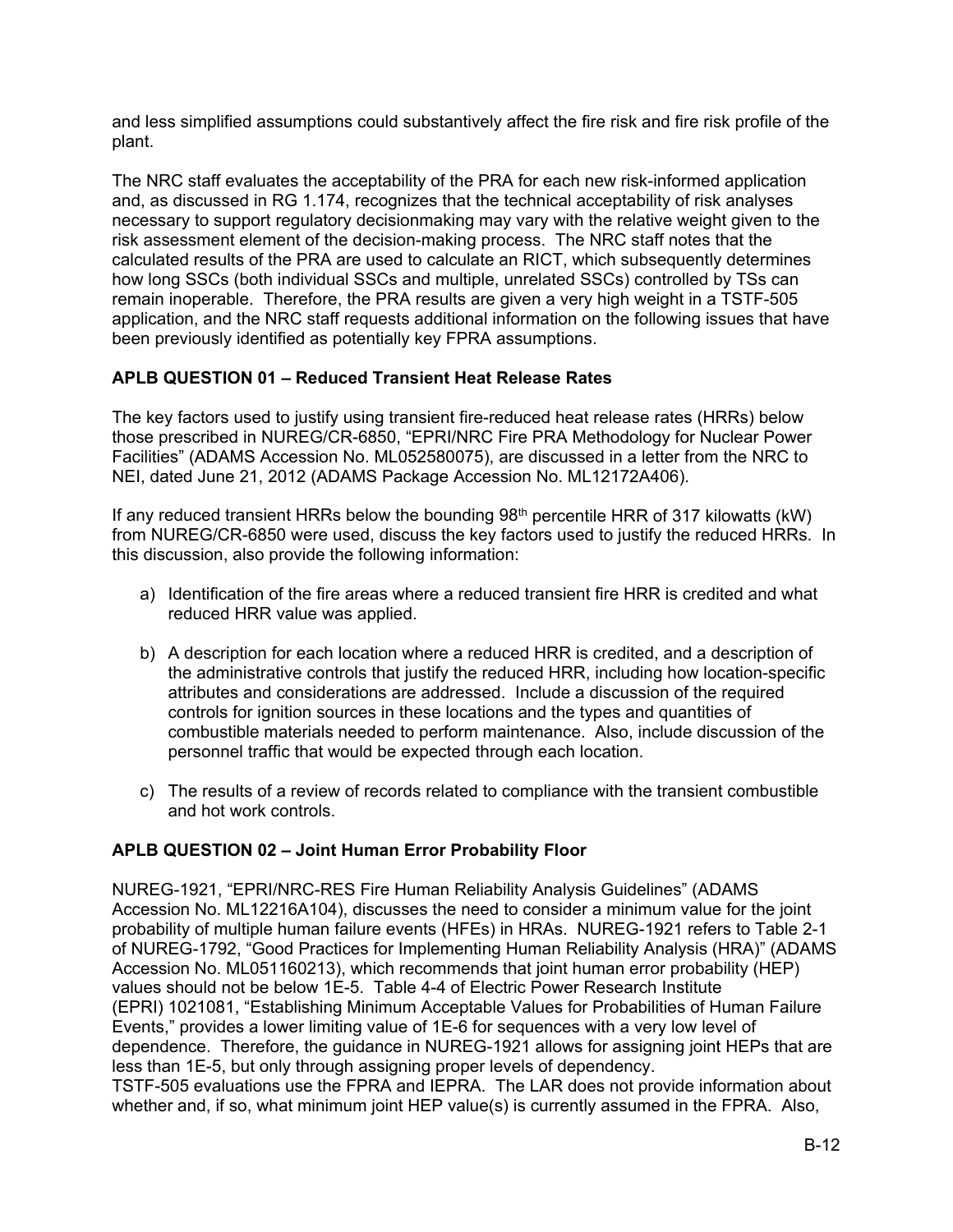even if the assumed minimum joint HEP value(s) is shown to have no impact on the current FPRA risk estimates, it is not clear to the NRC staff how it will be ensured that the impact remains minimal for future PRA revisions. In light of these observations, provide the following information:

- a) Explain what minimum joint HEP value(s) was assumed in the FPRA.
- b) If a minimum joint HEP value less than 1E-05 was used in the FPRA, then provide a description of the sensitivity study that was performed and the quantitative results that justify that the minimum joint HEP value(s) has no impact on the RICT application.
- c) If, in response to item (b) above, it cannot be justified that the minimum joint HEP value(s) has no impact on the application, confirm that each joint HEP value used in the FPRA below 1E-5 includes its own separate justification that demonstrates the inapplicability of the NUREG-1792 lower value guideline (i.e., using such criteria as the dependency factors identified in NUREG-1921 to assess level of dependence). Provide an estimate of the number of these joint HEP values below the guideline value of 1E-5 for the FPRA, discuss the range of values, and provide at least two different examples where this justification is applied.

### **APLB QUESTION 03 – Obstructed Plume Model**

NUREG-2178, Volume 1, "Refining and Characterizing Heat Release Rates from Electrical Enclosures During Fire (RACHELLE-FIRE)" (ADAMS Accession No. ML16110A140), contains refined peak HRRs, compared to those presented in NUREG/CR-6850, and guidance on modeling the effect of plume obstruction. Additionally, NUREG-2178 provides guidance that indicates that the obstructed plume model is not applicable to cabinets in which the fire is assumed to be located at elevations of less than one-half of the cabinet height.

- a) If obstructed plume modeling was used, then indicate whether the base of the fire was assumed to be located at an elevation of less than one-half of the cabinet height.
- b) Justify any modeling in which the base of an obstructed plume is located at less than one-half of the cabinet's height.

### **APLB QUESTION 04 – Systems Not Credited in the Fire PRA**

As part of its audit (ADAMS Accession No. ML20217L346), the NRC staff reviewed PRA Notebook PB-PRA-021.62, which noted that several systems were identified as not being modeled in the FPRA. The NRC staff notes that some conservative PRA modeling assumptions could have a nonconservative impact on the RICT calculations. If an SSC is part of a system not credited in the FPRA or is supported by a system that is assumed to always fail, then the risk increases due to taking that SSC out of service are masked. Therefore, provide the following information:

a) Identify the systems or components that are assumed to be always failed in the FPRA or not included in the FPRA (e.g., due to lack of cable tracing or other reasons). Justify that these assumptions have an inconsequential impact on the RICT calculations and no RMAs are required to address these items.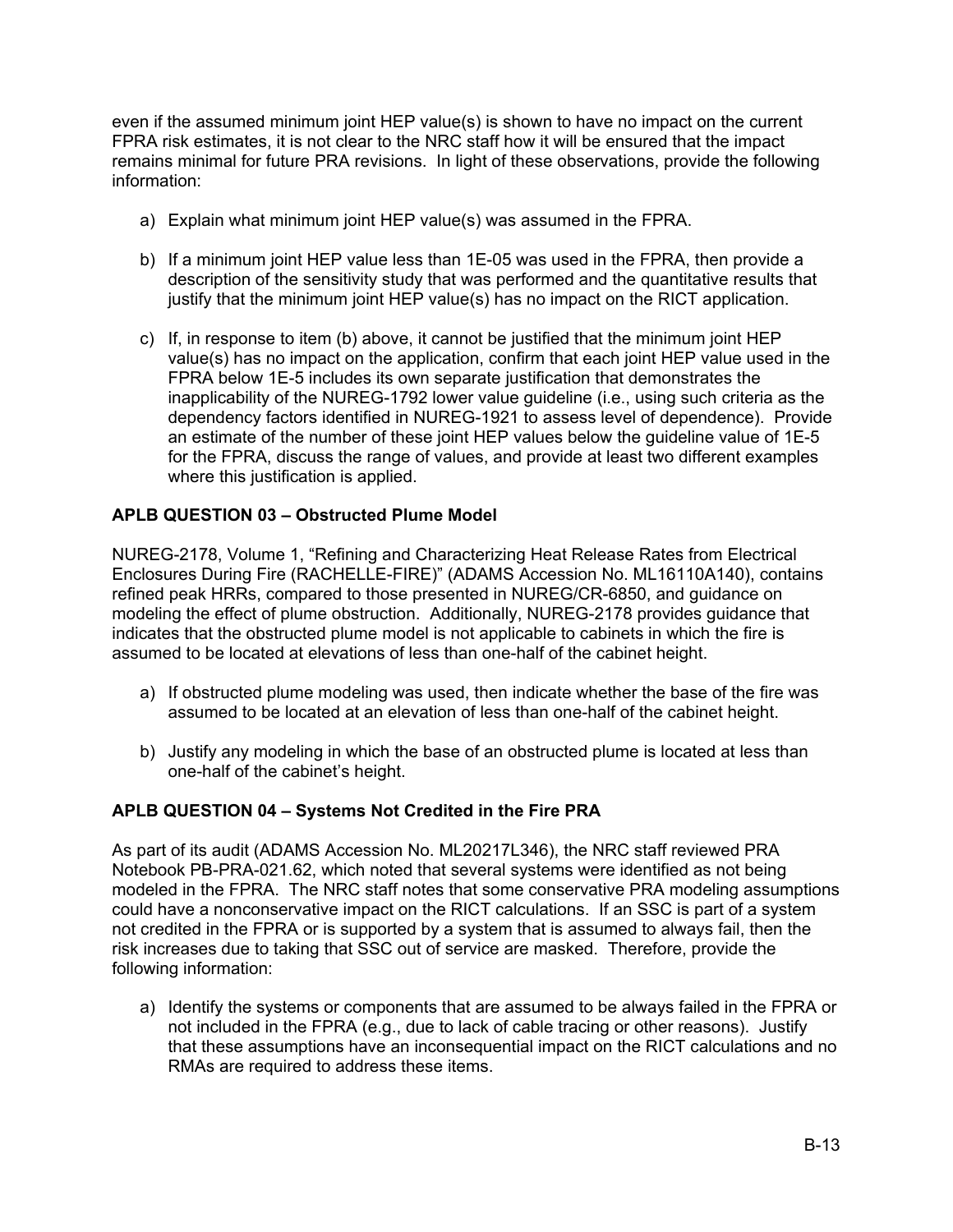b) As an alternative to item (a) above, propose a mechanism to ensure that a sensitivity study is performed for the RICT calculations for applicable SSCs that accounts for the impact on the RICT of the 1) conservative FPRA assumption of failed SSCs or 2) SSCs not included in the FPRA model. The proposed mechanism should also ensure that any additional risk from correcting these assumptions is either accounted for in the RICT calculations or is compensated for by applying additional RMAs during the RICT.

### **APLB QUESTION 05 - Implementation Item for Cable Data for Standby Liquid Control**

LAR Attachment 6 lists the following implementation item that must be completed prior to implementation of the RICT program to satisfy the guidance in NEI 06-09 that the PRA reflect the as-built, as-operated plant and that the PRA technical adequacy is acceptable:

 Exelon will ensure that the updated standby liquid control cable data will be incorporated in the Peach Bottom PRA with sufficient detail to accurately calculate the RICT.

LAR Attachment 6 also states that if implementation of this change constitutes a PRA upgrade as defined in the PRA standard, as endorsed by RG 1.200, then a focused-scope peer review will be performed on this change, and any findings will be resolved and incorporated in the PRA prior to the implementation of the RICT program. However, it is unclear to the NRC staff how the addition of this system model will meet CC-II of the PRA standard, as endorsed by RG 1.200.

In light of this observation, describe how this system will be adequately modeled in the FPRA and in accordance with the PRA standard's CC-II.

### **APLB QUESTION 06 – Well-Sealed Motor Control Center Cabinets**

Guidance in Frequently Asked Question (FAQ) 08-0042, "Fire Propagation from Electrical Cabinets" (from Supplement 1 of NUREG/CR-6850), applies to electrical cabinets below 440 volts (V). With respect to Bin 15 as discussed in Chapter 6 of NUREG/CR-6850, it clarifies the meaning of "robustly or well-sealed." Thus, for cabinets of 440 V or less, fires from well-sealed cabinets do not propagate outside the cabinet. For cabinets of 440 V and higher, the original guidance in Chapter 6 remains and requires that Bin 15 panels, which house circuit voltages of 440 V or greater, are counted, because an arcing fault could compromise panel integrity (an arcing fault could burn through the panel sides, but this should not be confused with the high energy arcing fault type fires).

FAQ 14-0009, "Treatment of Well-Sealed MCC Electrical Panels Greater than 440V" (ADAMS Accession No. ML15119A176), provides the technique for evaluating fire damage from MCC cabinets having a voltage greater than or equal to 440 V. Therefore, propagation of fire outside the ignition source panel must be evaluated for all MCC cabinets that house circuits of 440 V or greater.

- a) Describe how fire propagation outside of well-sealed MCC cabinets greater than or equal to 440 V is evaluated.
- b) If well-sealed cabinets less than 440 V are included in the Bin 15 count of ignition sources, provide justification for using this approach, as this is contrary to the guidance.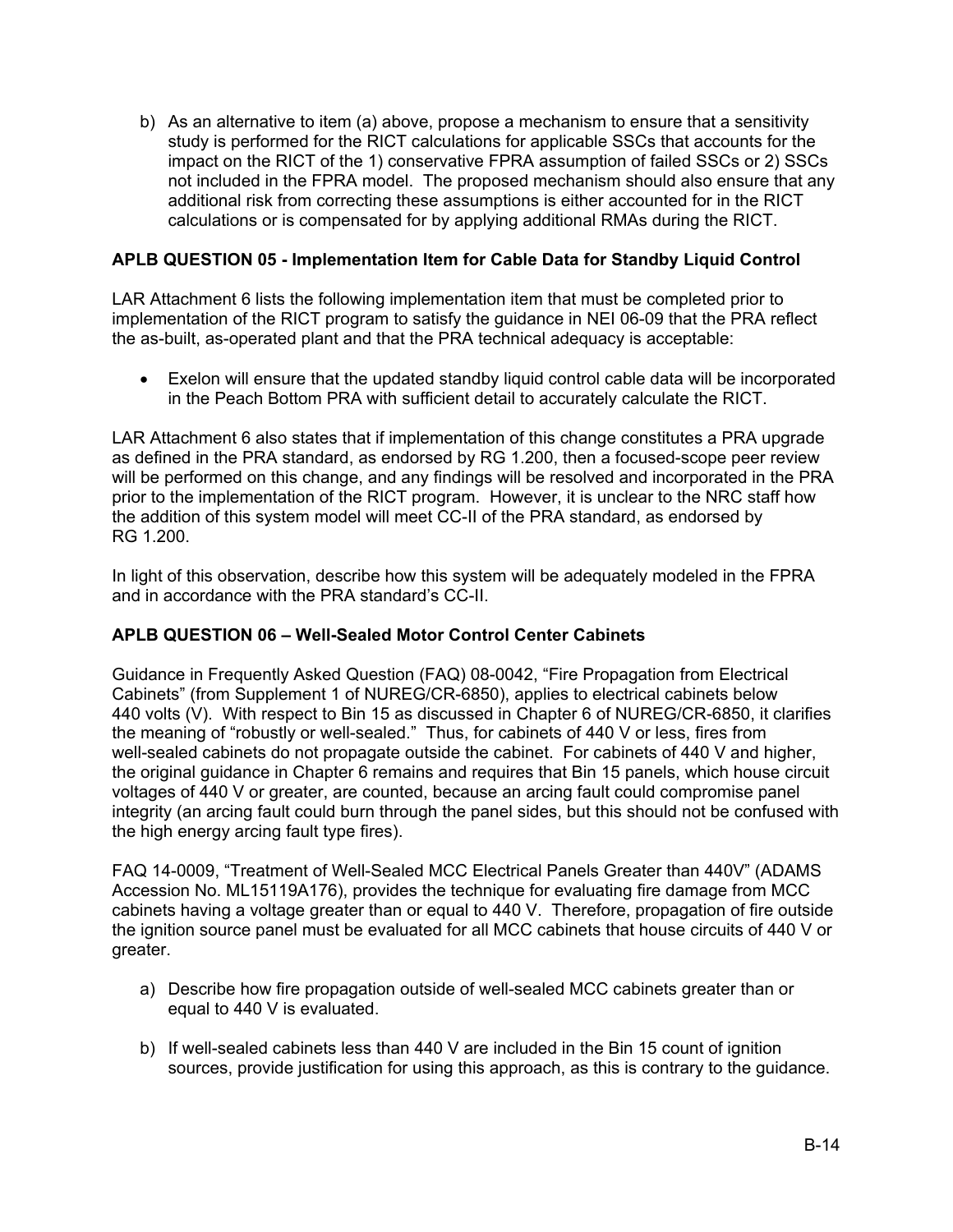### **APLB QUESTION 07 – Fire Probabilistic Risk Assessment Method for Very Early Warning Fire Detection Systems**

LAR Enclosure 9, Section 4, states that the Peach Bottom FPRA was developed using consensus methods outlined in NUREG/CR-6850 and interpretations of technical approaches as required by the NRC. Part (e) of TS 5.5.16 states that the approaches and methods used in the RICT program shall be acceptable to the NRC. Methods to assess risk must be those used to support the LAR or other methods approved by the NRC for generic use.

There have been some changes to the FPRA methodology since the development of the Peach Bottom FPRA that was peer reviewed. The integration of the NRC-accepted FPRA method described in NUREG-2180, "Determining the Effectiveness, Limitations, and Operator Response for Very Early Warning Fire Detection Systems in Nuclear Facilities (DELORES-VEWFIRE)" (ADAMS Accession No. ML16343A058), may be relevant to this submittal and could potentially impact the TSTF-505 results, CDF, or large early release frequency (LERF).

Section 2.5.5 of RG 1.174 provides guidance that indicates additional analysis is necessary to ensure that contributions from the above influence would not change the conclusions of the LAR.

a) If the above guidance has not been implemented in the Peach Bottom FPRA, provide a detailed justification for why the integration of this guidance would not change the conclusions of the LAR and subsequently not impact the TSTF-505 RICT calculations and risk metrics for total CDF and total LERF. As part of this justification, identify any FPRA methodologies used in the FPRA that are no longer accepted by the NRC staff (e.g., guidance provided in FAQ 08-0046, "Closure of National Fire Protection Association 805 Frequently Asked Question 08-0046 Incipient Fire Detection Systems" (ADAMS Accession No. ML093220426), has been retired by letter dated July 1, 2016 (ADAMS Accession No. ML16167A444)). Provide technical justification for its use in TSTF-505 RICT calculations and evaluate the significance of its use on the RICT estimates.

OR

- b) Alternatively, if the above guidance has been implemented in the FPRA, provide the following information:
	- i. Indicate whether the changes to the FPRA are PRA maintenance or a PRA upgrade as defined in the PRA standard, Section 1-5.4, as qualified by RG 1.200, along with justification for this determination.
	- ii. Discuss any focused- or full-scope peer reviews performed to evaluate these changes that were determined in item (b)(i) above to constitute a PRA upgrade, including when the peer review was performed and when the peer review report that evaluated the upgrade was approved.

### **APLB QUESTION 08 – Treatment of Sensitive Electronics**

FAQ 13-0004, "Clarifications on Treatment of Sensitive Electronics" (ADAMS Accession No. ML13322A085), provides supplemental guidance for application of the damage criteria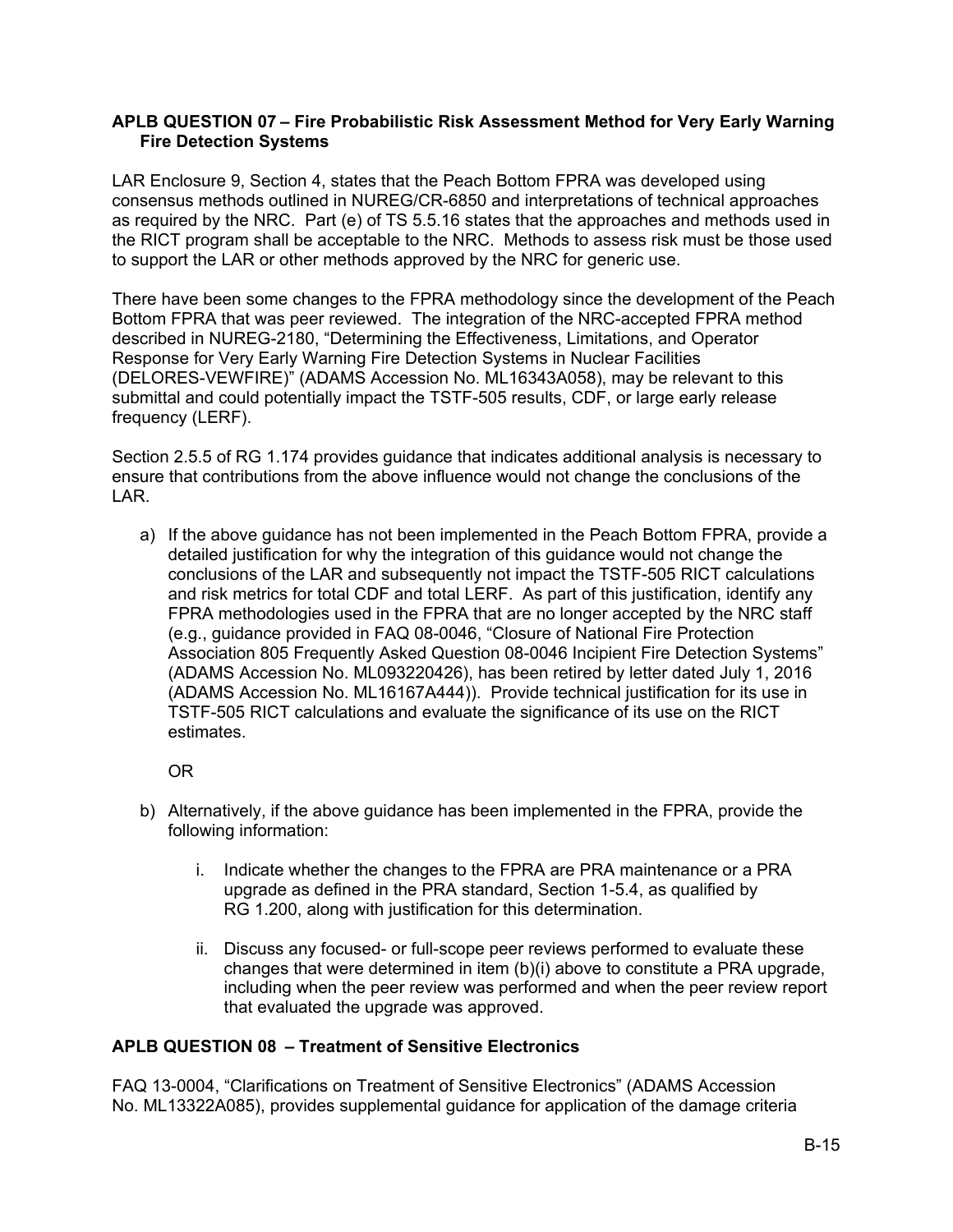provided in Sections 8.5.1.2 and H.2 of NUREG/CR-6850, Volume 2, for solid-state and sensitive electronics.

- a) Describe the treatment of sensitive electronics for the FPRA and explain whether it is consistent with the guidance in Frequently Asked Question (FAQ) 13-0004, including the caveats about configurations that can invalidate the approach (i.e., sensitive electronics mounted on the surface of cabinets and the presence of louver or vents).
- b) If the approach cannot be justified to be consistent with FAQ 13-0004, then justify that the treatment of sensitive electronics has no impact on the RICT calculations.

### **APLB QUESTION 09 – Probabilistic Risk Assessment Treatment of Dependencies Between Units 2 and 3**

Many plants have multiple units adjoined and thus have common areas. For these plants, the risk contribution from fires originating in one unit must be addressed for impacts to the other unit, given the physical proximity of the other unit, common areas, and the existence of shared systems. Therefore, address the following if Units 2 and 3 have common areas and shared systems:

- a) Explain how the risk contribution of fires originating in one unit is addressed for the other unit, given impacts due to the physical proximity of equipment and cables in one unit to equipment and cables in the other unit. Include identification of locations where a fire in one unit can affect components in the other unit, and explain how the risk contributions of such scenarios are allocated for an RICT calculation.
- b) Explain how the contributions of fires in common areas are addressed, including the risk contribution of fires that can impact components in both units.
- c) Explain the extent to which systems are shared by both units and whether shared systems are credited in the PRA models (IEPRA and FPRA) for both units. If shared systems are credited in the PRA models for each unit, then explain how the PRAs address the possibility that a shared system is demanded in both units in response to a single internal events initiating event or fire initiator.

### **APLB QUESTION 10 - Probabilistic Risk Assessment Model Uncertainty Analysis Results**

The NRC staff SE to NEI 06-09 specifies that the LAR should identify key assumptions and sources of uncertainty and should assess/disposition each as to its impact on the RMTS application. LAR Enclosure 9, Table E9-3, identifies the key assumptions and sources of uncertainty for the FPRA and provides dispositions for each source of uncertainty for this TSTF-505 application. The NRC staff reviewed the dispositions provided in LAR Table E9-3 to the key assumptions and sources of modeling uncertainty and noted that not all uncertainties that appeared to have the potential to impact the RICT calculations seemed fully resolved.

LAR Enclosure 9, Table E9-3, identifies post-fire HRA as a source of FPRA modeling uncertainty because fire HEPs must be adjusted to consider the additional challenges present given a fire. The LAR states that industry consensus modeling approaches are used and concludes that this source of uncertainty impact "is expected to be small" with apparently no sensitivities being performed. To address this source of uncertainty, the LAR states that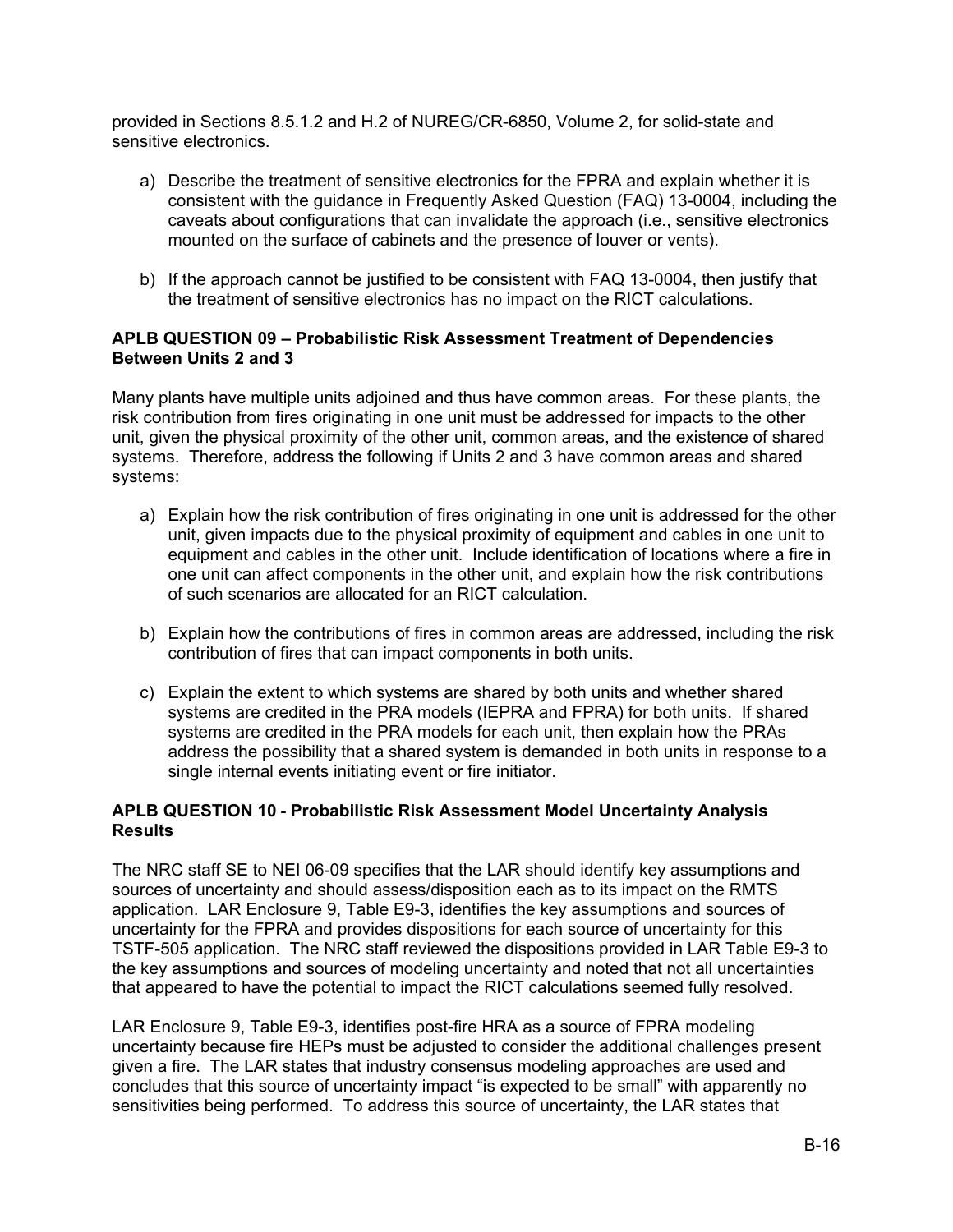appropriate RMAs would be required – for example, pre-job briefs. It is unclear to the NRC staff how the RMAs will adequately address the impact on RICT values. Therefore, address the following items:

a) Justify that the uncertainty associated with post-fire HRA modeling does not have a consequential impact on calculated RICTs for components supporting TS LCO conditions in the RICT program.

OR

b) Explain what RMAs will be considered to compensate for this uncertainty.

### **APLB QUESTION 11 – Fire Modeling**

The LAR referred to risk evaluation and the application of fire modeling technology. The NRC staff was unable to fully evaluate the fire modeling performed as part of the FPRA.

Regarding the acceptability of the FPRA approach, methods, and data, describe the fire modeling calculational model or numerical methods (e.g., fire modeling tools and techniques) used in support of the FPRA.

### **APLB QUESTION 12 – Damage Thresholds**

Part 4 of ASME/ANS RA-Sa-2009 indicates that damage thresholds be established to support the FPRA. The PRA standard further indicates that thermal impact(s) must be considered in determining the potential for thermal damage of SSCs, and appropriate temperature and critical heat flux criteria must be used in the analysis. Therefore, provide the following information:

- a) Describe how the installed cabling in the fire areas was characterized, specifically regarding the critical damage threshold temperatures and critical heat fluxes for thermoset and thermoplastic cables.
- b) An IEEE-383 (Institute of Electrical and Electronics Engineers Standard 383, "IEEE Standard for Type Test of Class 1 E Electric Cables, Field Splices, and Connections for Nuclear Power Generating Stations") qualified cable may or may not meet the criteria for a 'thermoset cable." It is also possible that a non-IEEE-383 qualified cable actually meets the criteria for a "thermoset" cable. Provide clarification on the assumptions that were made in terms of damage thresholds of cables.
- c) For those areas that are assumed to have thermoset damage criteria, confirm that the cables are actually thermoset and that the potential confusion about IEEE-383/thermoset is not applicable.
- d) Describe how raceways with a mixture of thermoplastic and thermoset cables are treated in terms of damage thresholds.
- e) In each fire area where they are credited, explain how cable tray covers, fire-resistant coatings, and fire wraps were credited in terms of delaying or preventing damage of cables. In addition, explain how holes in cable tray covers were treated regarding the fire modeling damage criteria.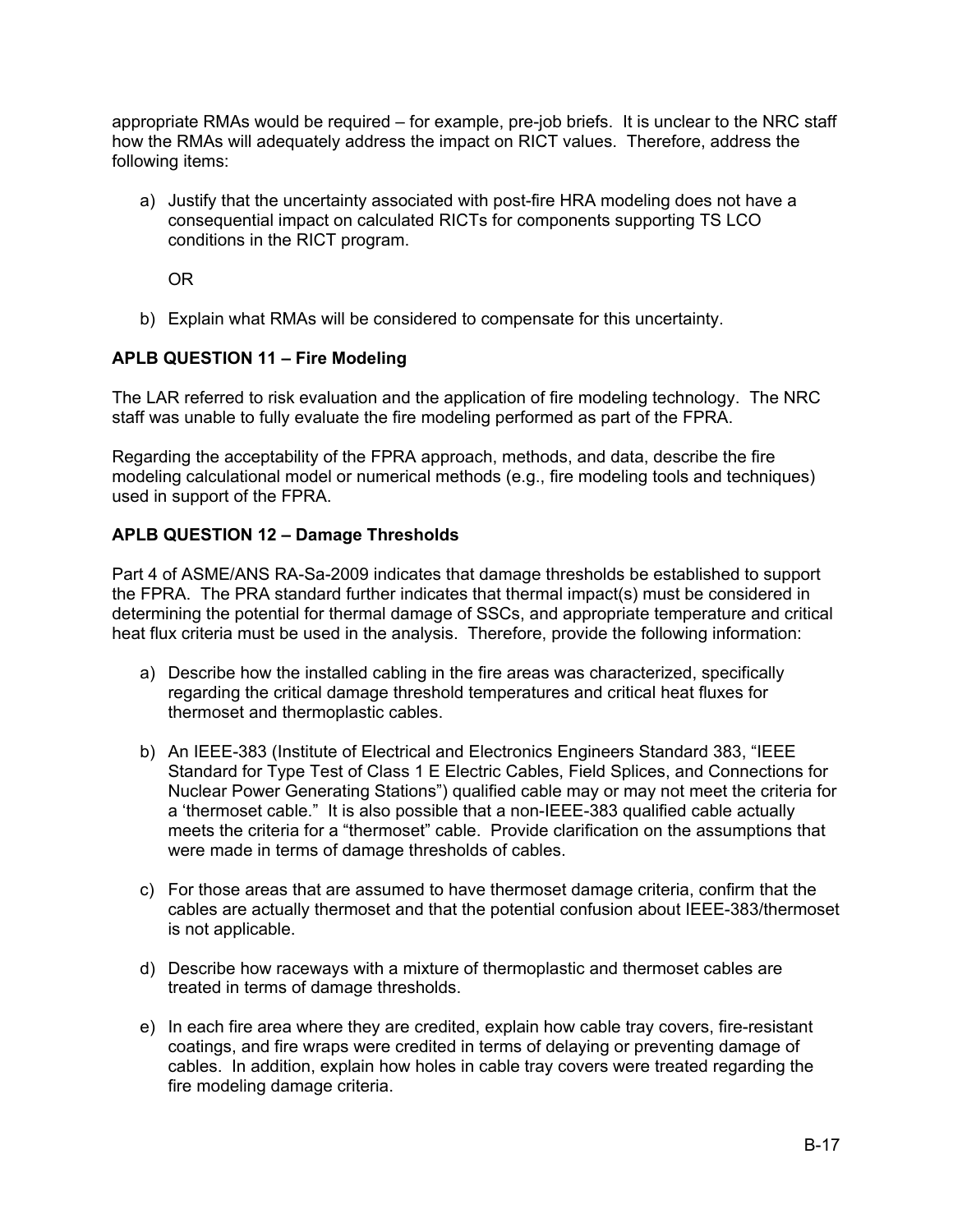f) Explain how the damage thresholds for non-cable components (i.e., pumps, valves, electrical cabinets, etc.) were determined. Identify any non-cable components that were assigned damage thresholds different from those for thermoset and thermoplastic cables, and provide a technical justification for these damage thresholds.

### **Probabilistic Risk Assessment Licensing Branch C (APLC) Audit Questions**

### **APLC QUESTION 01 – Impacts from Seismic Hazard Frequencies**

Section 2.3.1, Item 7 of NEI 06-09, states that the "impact of other external events risk shall be addressed in the RMTS program" and explains that one method to do this is by "performing a reasonable bounding analysis and applying it along with the internal events risk contribution in calculating the configuration risk and the associated RICT." The NRC staff's SE for NEI 06-09 states that "Where PRA models are not available, conservative or bounding analyses may be performed to quantify the risk impact and support the calculation of the RICT."

In Section 3 of Enclosure 4 to the LAR, the licensee stated that the site-specific seismic PRA (SPRA) completed in response to the 10 CFR 50.54(f) request for information associated with the Fukushima Near-Term Task Force (NTTF) activities is not directly used in the RICT program but provides input into the calculation for seismic core damage frequency (SCDF) and seismic large early release frequency (SLERF). The licensee selected the seismic hazard curve that was used in the development of NTTF SPRA model, which is based on the peak ground acceleration (PGA). In the same section of the LAR, the licensee mentioned its seismic hazard and screening report (ADAMS Accession No. ML14090A247), which provided seismic hazard curves at various frequencies at 100 (PGA), 25, 10, 5, 2.5, 1, and 0.5 hertz (Hz). The NRC staff compared the seismic hazard curves between these two documents and found that the PGA hazard curve used in the LAR is different than that in the seismic hazard and screening report.

- a) Explain the difference between the two PGA hazard curves cited above and justify the selection of the PGA hazard curve for use in the estimation of the SCDF penalty in the LAR.
- b) Justify that the consideration of seismic hazard curves at frequencies other than the PGA does not significantly change the SCDF penalty proposed in the LAR.

### **APLC QUESTION 02 – Representativeness of Discretization of Seismic Hazard Curve**

The licensee provided the PGA seismic hazard curve data from 0.005 gram (g) to 7.5 g in Table E4-1 of Enclosure 4 to the LAR. The seismic hazard interval frequencies are represented by discretizing the hazard curve into eight 'bins' as shown in Table E4-2 of Enclosure 4 to the LAR. The representative PGA for the last 'bin' is selected to be 0.99 g for representing the entire hazard from 0.9 g to 7.5 g. This approach results in a mean fragility probability of 0.95 instead of 1.0 as shown in Table E4-3 of Enclosure 4 to the LAR. As explained in Enclosure 4 to the LAR, this change has a minor impact on the estimated SCDF value. However, the NRC staff notes that sensitivity analysis 1d in the licensee's SPRA report (ADAMS Accession No. ML18240A065) shows a 17 percent increase in SLERF due to refinement in the discretization of the last 'bin.' This is likely to increase the seismic conditional large early release probability (SCLERP) estimate, and therefore, the SLERF penalty estimate. The LAR does not discuss the impact of the refinement of the discretization for the last 'bin' on the estimated SLERF penalty.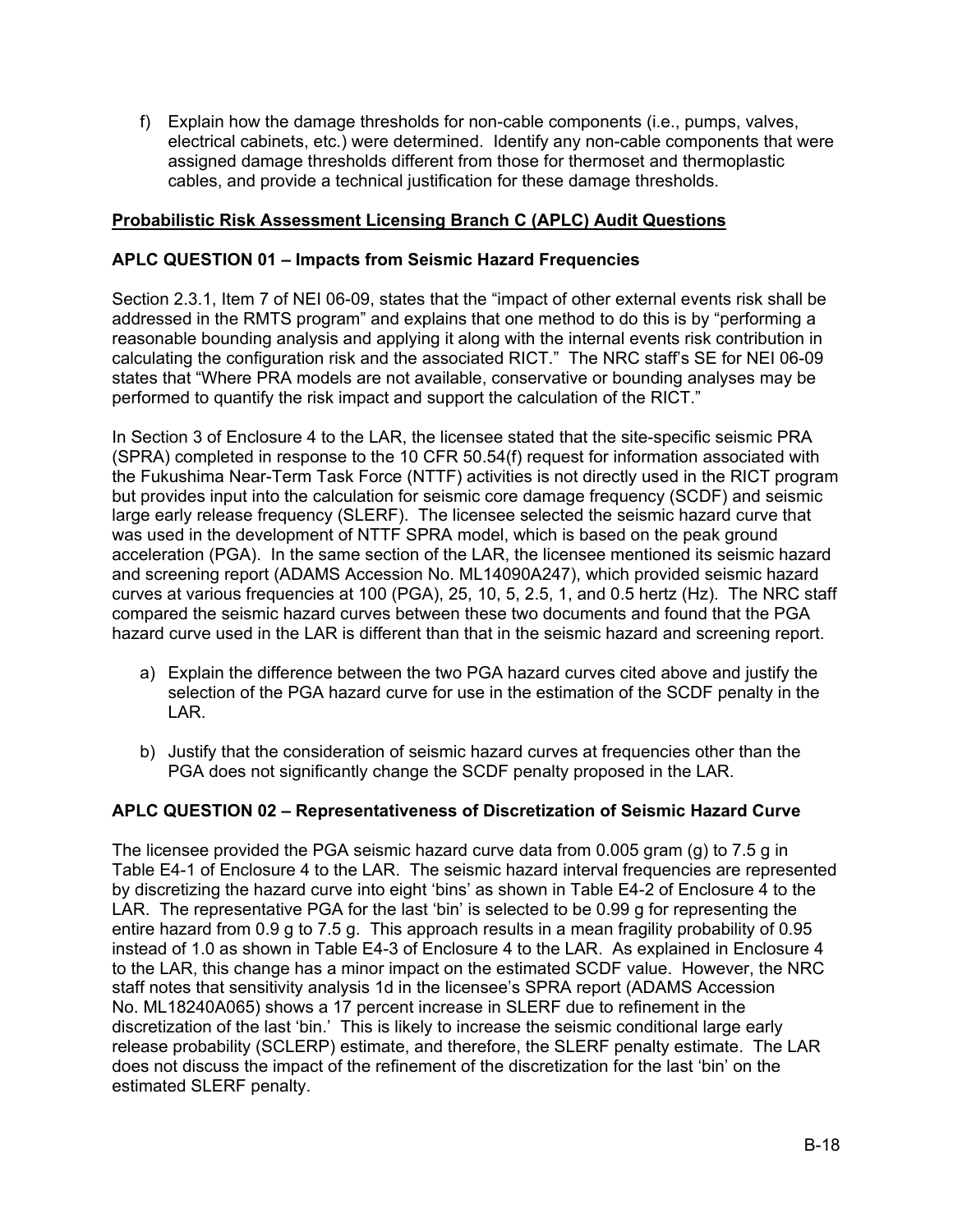Justify that the selected representative PGA of 0.99 g for the last 'bin' is reasonable and conservative for the estimated SLERF penalty or provide an updated SLERF penalty.

### **APLC QUESTION 03 – Seismic Core Damage Frequency and Large Early Release Frequency Penalty Estimate**

Section 2.3.1, Item 7 of NEI 06-09, states that the "impact of other external events risk shall be addressed in the RMTS program" and explains that one method to do this is by "performing a reasonable bounding analysis and applying it along with the internal events risk contribution in calculating the configuration risk and the associated RICT." The NRC staff's SE for NEI 06-09 states that "Where PRA models are not available, conservative or bounding analyses may be performed to quantify the risk impact and support the calculation of the RICT."

The seismic penalty approach is used to quantify the risk impact and to support the RICT evaluation. The staff notes that there is a site-specific seismic PRA that could be used for this analysis. Section 3 of Enclosure 4 to the LAR states that the site-specific SPRA was not directly used in the RICT program but provided input into the calculation for SCDF and SLERF. The licensee compared the estimated SCDF penalty for the proposed RICT calculations against the point-estimate SCDF from the site-specific SPRA. In addition, the licensee used the SLERF to SCDF ratio from the site-specific SPRA to determine the SLERF penalty for use in the proposed RICT calculations.

The comparison of the estimated SCDF and SLERF penalties against the corresponding point-estimate mean values from the site-specific SPRA does not provide justification that the SCDF and SLERF penalty estimates are conservative, as stated in the NEI 06-09 guidance. There is no upper bound on the change-in-risk calculation, and the change in risk can exceed the base SCDF and SLERF. However, it appears to the NRC staff that the SPRA could provide the means to justify that the proposed SCDF and SLERF penalty estimates are conservative, and therefore, consistent with the staff's SE for NEI 06-09.

Justify that the SCDF and SLERF penalty estimates are conservative based on the results and insights from change-in-risk calculations for the proposed RICTs using the recent site-specific SPRA.

### **Technical Specifications Branch (STSB) Audit Questions**

#### **STSB QUESTION 01 – Technical Specification 3.5.1.E, One ADS [Automatic Depressurization System] Valve Inoperable**

LAR Enclosure 1, Table E1-1 lists in the column of "TS 3.5.1.E" a condition with one ADS valve inoperable. The corresponding column of the "SSCs Covered by TS LCO Condition" indicates that ADS (five safety relief valves) are required to be operable, and the column of "Design Success Criteria" indicates that five ADS valves are available.

Clarify for TS 3.5.1.E condition with one of five required ADS valves inoperable, that the Design Success Criteria need 3 or 4 available ADS valves. Discuss the Analyses of Record (AOR) that demonstrated adequacy of 3 or 4 ADS valves for reactor pressure vessel rapid depressurization to mitigate the loss-of-coolant accident consequences and reference the NRC documents approving the AOR of the concern or address the acceptability of the AOR if it was not previously approved by the NRC.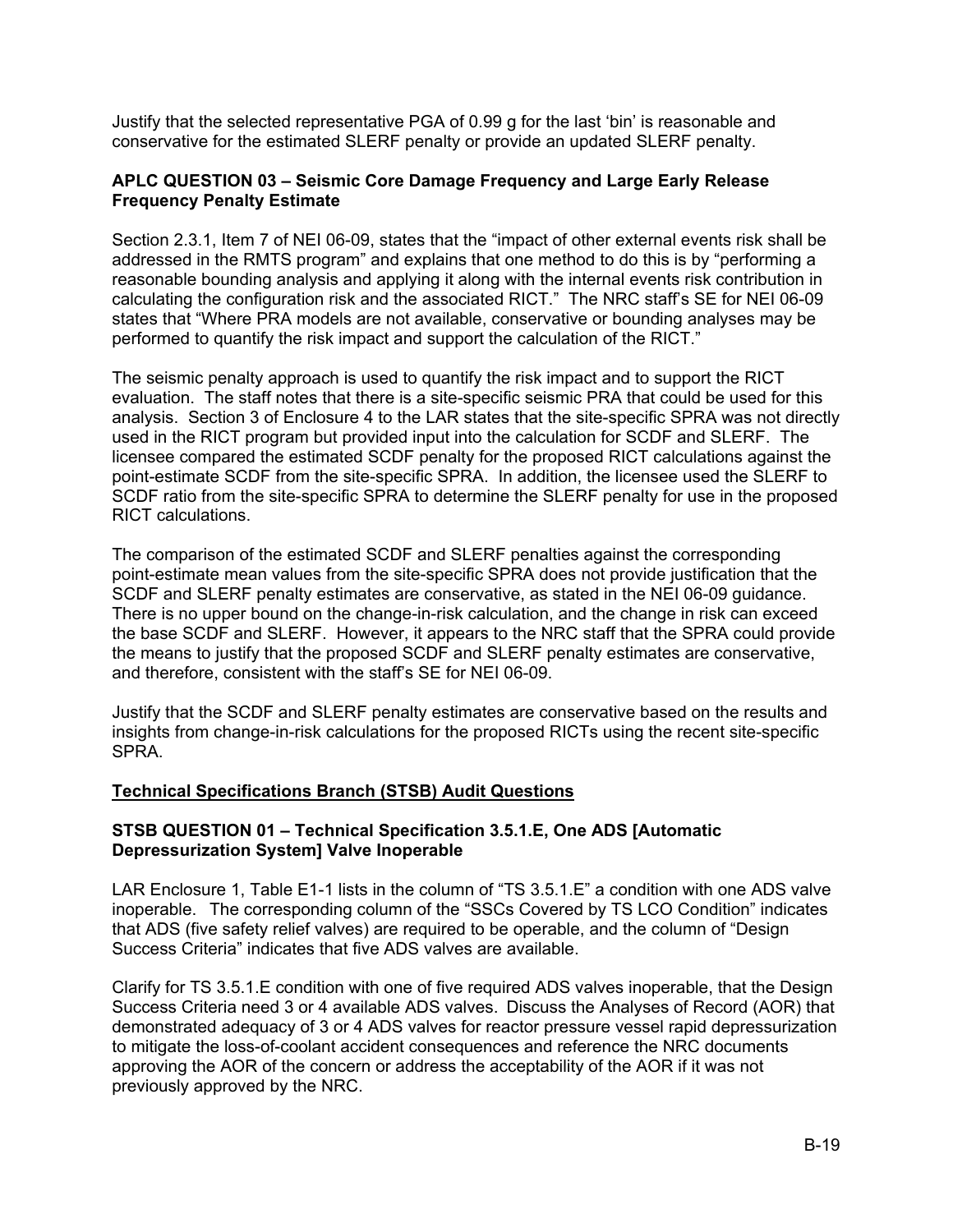#### **STSB QUESTION 02 – Technical Specification 3.5.1.F, One Automatic Depressurization System valve inoperable and One Low Pressure Emergency Core Cooling System Subsystem Inoperable**

LAR Enclosure 1, Table E1-1 lists in the column of "TS 3.5.1.F" a condition with one ADS valve inoperable and one low pressure Emergency Core Cooling System (ECCS) injection/spray subsystem inoperable. Clarify the same for 3.5.1.F. The corresponding column of the "SSCs Covered by TS LCO Condition" states, "See LCO Condition 3.5.1.A and 3.5.1.E," which indicates that ADS (five safety relief valves) are required to be operable, and the column of "Design Success Criteria" indicates that five ADS valves are available.

Clarify for TS 3.5.1.F Condition with one of 5 required ADS valves inoperable, that the DSC need three or four available ADS valves. Discuss the AOR that demonstrated adequacy of three or four ADS valves for reactor pressure vessel rapid depressurization to mitigate the loss-of-coolant accident consequences and reference the NRC documents approving the AOR of the concern, or address the acceptability of the AOR if it was not previously approved by the NRC.

### **Electrical Engineering Branch (EEEB) Audit Questions**

### **EEEB QUESTION 01 – Technical Specification 3.8.1.D, Two or More Offsite Alternating Current Power Circuits Inoperable**

Peach Bottom's DSC is derived from the current licensing basis of the plant, as documented in the Updated Safety Analysis Report, and should include a minimum set of required equipment that has the capacity and capability to safely shut down the reactor in case of an accident and maintain it in a safe condition. In Table E1-1 of Enclosure 1 of the LAR, the DSC for TS LCO 3.8.1.D (two or more offsite AC power circuits inoperable) is "one of two offsite AC power sources." The NRC staff notes that if both offsite circuits are inoperable, one offsite AC power source as listed in the DSC is not available to provide the necessary power to safely shut down the reactor and maintain it in safe condition. Therefore, it is not clear how one offsite circuit can be the DSC for TS 3.8.1.D during the RICT program entry.

Explain this apparent discrepancy in Table E1-1 of Enclosure 1 of the LAR. Additionally, describe any effect the discrepancy may have on the PRA success criteria for TS LCO 3.8.1.D.

## **EEEB QUESTION 02 – Technical Specification 3.8.1.B, One Diesel Generator Inoperable**

Table E1-1 in Enclosure 1 of the LAR states that the DSC for TS 3.8.1 Condition B is "three of four diesel generators." Explain the basis for this DSC. Include in the explanation, as necessary to clarify the basis, a description of the onsite AC power system's design configuration, including each diesel generator's capacity and loading.

### **EEEB QUESTION 03 – Technical Specification 3.8.4 Conditions A, B, C, D, and E**

Table E1-1 in Enclosure 1 of the LAR states that the DSC for TS 3.8.4 Conditions A, B, C, D, and E is "three of four DC divisions." Explain the basis for the DSC for these TS conditions. Include in the explanation for each applicable TS condition, as necessary to clarify the basis, a description of each unit's 125 VDC and 250 VDC system's configuration, including number and type of batteries and chargers with associated capacities and loading, and use of any cross ties, as applicable.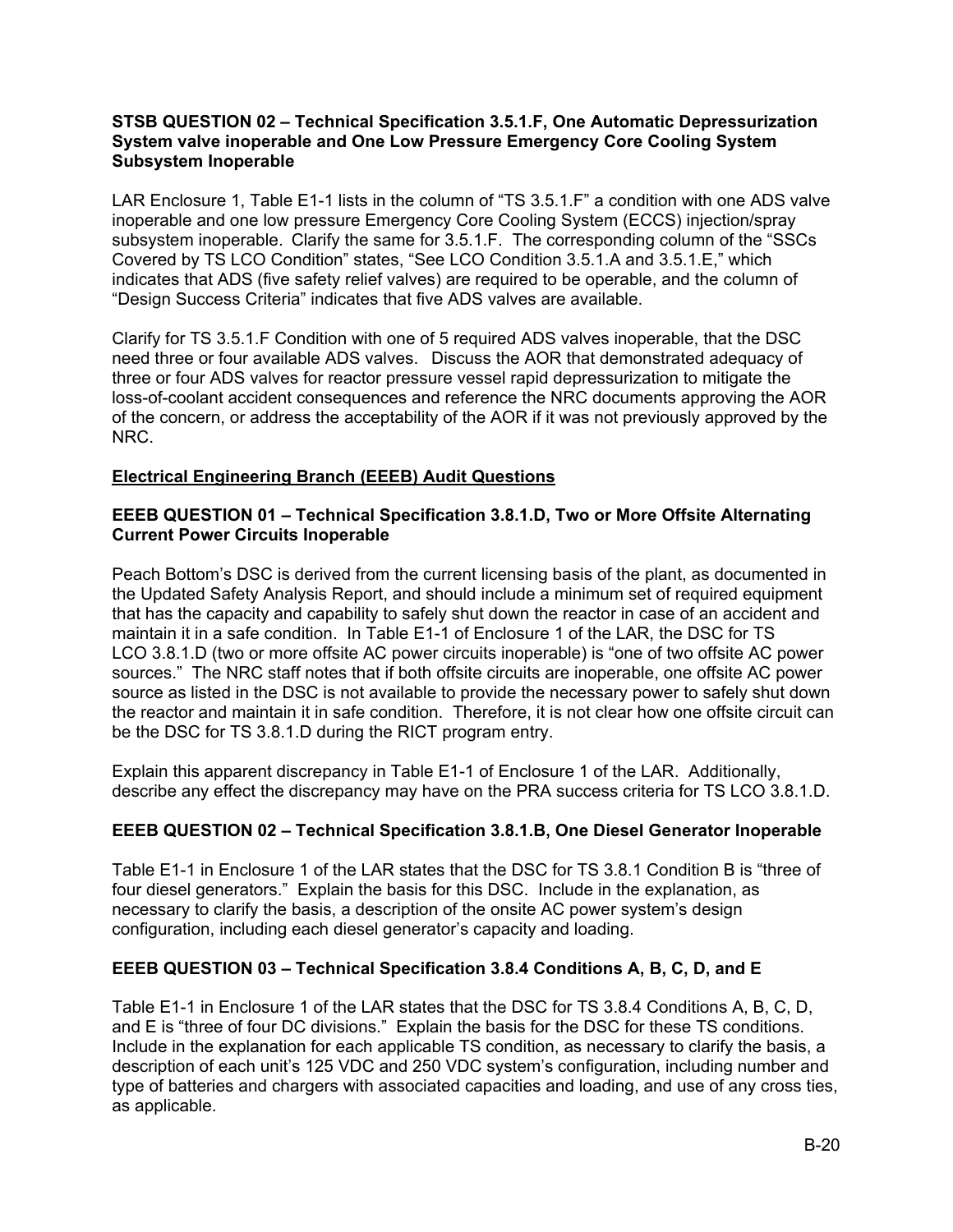### **EEEB QUESTION 04 – Technical Specification 3.8.7 Conditions A, B, C, and D**

Table E1-1 in Enclosure 1 of the LAR states that the DSC for TS 3.8.7 Conditions A, B, C, and D is "three of four divisions." Explain the basis for the DSC for these TS conditions. Include in the explanation for each TS condition, as necessary to clarify the basis, a description of the associated system configuration.

#### **EEEB QUESTION 05 – RMA Examples**

As part of its evaluation, the NRC staff reviews the proposed RMA examples for reasonable assurance that the RMAs are considered to monitor and control risk and to ensure adequate defense in depth. Enclosure 12 of the LAR describes the RMAs examples for TS 3.8.1.A, TS 3.8.1.B, TS 3.8.1.D, and TS 3.8.4.A. However, the LAR does not include the RMA examples for TS 3.8.7 conditions related to the power distribution system. Provide the RMA example(s) for TS 3.8.7.

#### **Instrumentation & Controls Branch B (EICB) Audit Questions**

#### **EICB QUESTION 01 – Instrumentation & Controls Redundancy and Diversity**

RG 1.174, Revision 3, states the licensee should assess whether the proposed licensing basis change meets the defense-in-depth principle by not overrelying on programmatic activities as compensatory measures associated with the change in the licensing basis. RG 1.174 further elaborates that human actions (e.g., manual system actuation) are considered as one type of compensatory measure.

Therefore, in LAR Attachment 5, if the diverse means identified are the manual actuations, demonstrate by one example that these "manual actuations" identified as the diverse means are modeled in the plant PRA defined in plant operation procedures to which operators are trained, and confirm the completion times associated with these actions are evaluated as adequate.